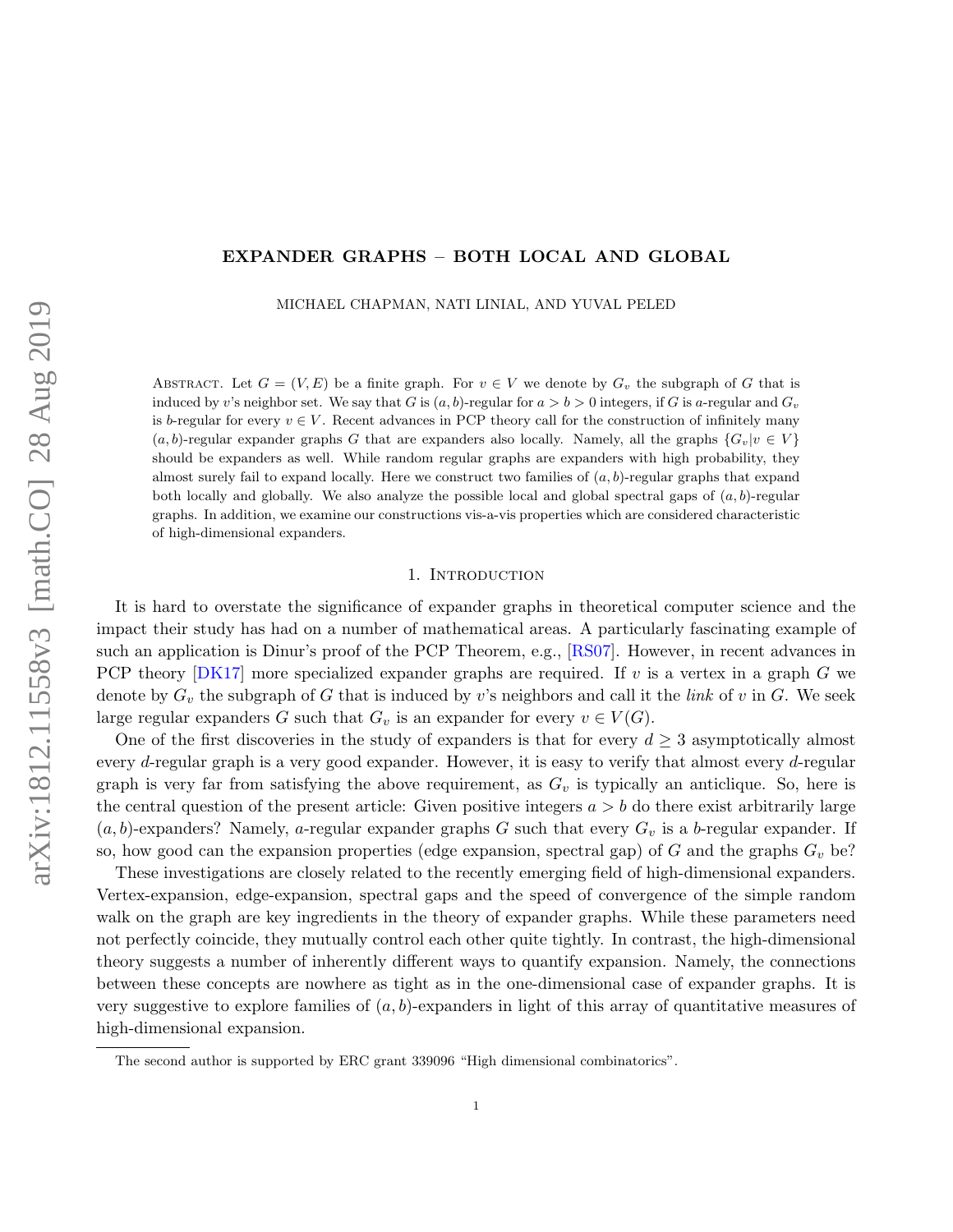**Preliminaries, main results and organization.** Let G be a graph and  $v \in V(G)$ . The link of v denoted  $G_v$  is the subgraph of G that is induced by the vertex set  $\{u \in V \mid uv \in E\}$ .

**Definition 1.1.** Let  $a > b \ge 0$  be integers. An  $(a, b)$ -regular graph G is an a-regular graph, where for every vertex  $v \in V(G)$  the link  $G_v$  is b-regular.

We recall some basic notions about expander graphs. Let  $G$  be a  $d$ -regular graph with adjacency matrix  $A_G$ , and let  $d = \lambda_1 \geq \lambda_2 \geq ... \geq \lambda_n$  be  $A_G$ 's eigenvalues. We say that G is an  $\epsilon$ -spectral expander if its normalized spectral gap is at least  $\epsilon$ , i.e.,  $1 - \frac{\lambda_2}{d} \geq \epsilon$ . We say that G is a  $\delta$ -edge expander if  $|E(U, V \setminus U)| \geq \delta \cdot \min(|U|, |V \setminus U|)$  for every  $U \subseteq V(G)$ , where  $E(A, B)$  is the set of edges with one vertex in A and one in B. The largest such  $\delta$  is called the edge-expansion (or Cheeger constant) of G. In our general discussion, we occasionally say that G is an expander or that it is an  $(a, b)$ -expander. These expressions mean respectively that G has some non-trivial but unspecified spectral gap and that G is  $(a, b)$ -regular and has some non-trivial but unspecified local and global spectral gaps. In the more technical parts of the paper we avoid such loose language and specify the parameters as needed.

**Examples 1.2.** Here are some known families of  $(a, b)$ -regular graphs:

- (1) An *n*-clique is  $(n-1, n-2)$ -regular and has good expansion properties. However, a family of  $(n-1, n-2)$ -regular graphs must consist of disjoint unions of *n*-cliques, and such graphs fail to be global expanders.
- (2) Let p be a prime integer. The 2-dimensional Ramanujan complexes coming from  $PGL_3(\mathbb{Q}_p)$  are  $(2p^2 + 2p + 2, p + 1)$ -regular and have good local and global expansion properties (See [\[LSV05\]](#page-28-2) and [\[GP19\]](#page-28-3)). Note that this is the only family of Ramanujan complexes whose 1-skeleton is  $(a, b)$ -regular for some a and b. These graphs have many high dimensional expansion properties, see e.g.,  $[DK17]$  and  $[EK16]$ .
- (3) An additional group theoretic construction is due to Kaufman and Oppenheim in [\[KO17\]](#page-28-5) (The 2-dimensional case).
- (4) Though a and b are not bounded in this case, Conlon's hypergraph expanders  $\lceil \text{Con17} \rceil$  are also  $(a, b)$ -expanders.
- (5) The 1-skeleton of non-singular, a-regular triangulations of surfaces is  $(a, 2)$ -regular. See Section [6](#page-26-0) for more on this.

In section [2](#page-2-0) we ask how large the spectral gaps can be in an  $(a, b)$ -regular graph. We first prove an optimal Alon-Boppana type bound which makes no reference to the graph's local expansion:

<span id="page-1-0"></span>**Theorem 1.3.** The second eigenvalue of an  $(a, b)$ -regular graph satisfies

$$
\lambda_2 \ge b + 2\sqrt{a - b - 1} - o_n(1).
$$

The bound is tight.

In the graphs that we construct to prove the tightness of the bound in Theorem [1.3,](#page-1-0) all the links are disconnected. Therefore, it is natural to ask whether the same bound can be attained by graphs whose links are all expanders, or at least connected. The following theorem shows that the answer is negative, by describing some tradeoff between local and global expansion.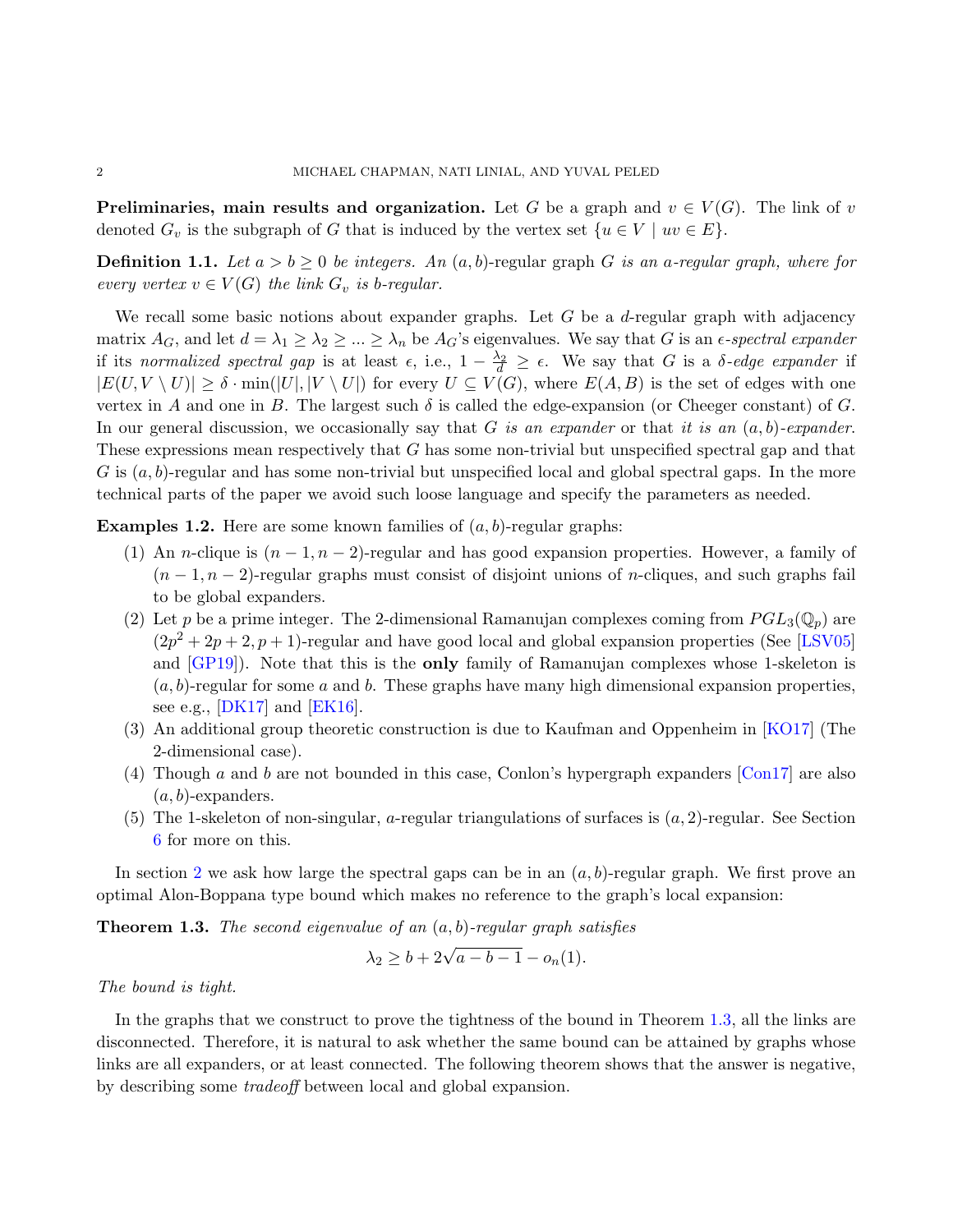<span id="page-2-2"></span>**Theorem 1.4.** Consider an  $(a, b)$ -regular graph each of whose links has edge expansion at least  $\delta > 0$ . Then there exists some  $\epsilon = \epsilon(a, b, \delta) > 0$  such that the second eigenvalue of the graph satisfies:

$$
\lambda_2 \ge \left(b + 2\sqrt{a - b - 1}\right)(1 + \epsilon) - o_n(1).
$$

For fixed a and b with  $a \geq b^2 + O(b)$ ,  $\epsilon$  strictly increases with  $\delta$ . For any other fixed values of a and b,  $\epsilon$  increases for small enough  $\delta$ .

In Section [3](#page-8-0) we introduce our *Polygraph* constructions, which can be viewed as a family of new graph products. Concretely, these constructions transform a high-girth regular expander into an  $(a, b)$ expander. To illustrate this idea, let  $q > p \geq 0$  be integers, let G be a graph with distance function  $\rho$  and girth larger then  $3p + 3q$ . The vertex set of the polygraph  $G_S$  is  $V(G)^3$  and  $(x_1, x_2, x_3)$  is a neighbor of  $(y_1, y_2, y_3)$  iff the multiset of three distances  $[\rho(x_i, y_i)|i = 1, 2, 3]$  coincides with the multiset  $[p, q, p + q].$ 

For illustration, here is a way of viewing the Polygraph corresponding to  $p = 0$  and  $q = 1$ . Take three copies of a d-regular graph  $G$  of girth bigger than 3 and have a token move on each of them. At every step two of the tokens move to a neighboring vertex and the third token stays put. Any configuration of tokens is a vertex of the graph and the above process defines its adjacency relation.

<span id="page-2-3"></span>**Theorem 1.5.** Let  $q > p \geq 0$  be even integers. If G is connected, non-bipartite and its girth is bigger than  $3p+3q$ , then  $G_S$  is an  $(a, b)$ -regular local  $\epsilon$ -spectral expander and global  $\epsilon'$ -spectral expander. Here  $a, b$  and  $\epsilon$  depend only on p and q, while  $\epsilon'$  depends also on the spectral gap of G.

In Section [4](#page-19-0) we investigate in detail the regularity and local spectral gaps of two specific Polygraph constructions. In Section [5](#page-20-0) we examine Polygraphs from the perspective of high-dimensional expanders. We discuss properties such as geometric overlap, discrepancy, coboundary expansion and mixing of the edge-triangle-edge random walks. In Section [6](#page-26-0) we provide some additional constructions of  $(a, b)$ -regular graphs, based on regular triangulations of surfaces and tensor products of graphs. We conclude the paper with some open questions related to this study.

### <span id="page-2-1"></span>2. THE SECOND EIGENVALUE OF  $(a, b)$ -REGULAR GRAPHS - LOWER BOUNDS

<span id="page-2-0"></span>*Proof of Theorem [1.3.](#page-1-0)* This theorem is reminiscent of the Alon-Boppana Theorem. We are inspired by the proof of that theorem via the moment method (e.g.,  $[\text{HLW06}]$  Section 5.2). Let G be a d-regular graph with adjacency matrix  $A_G = A$  and eigenvalues  $d = \lambda_1 \geq \lambda_2 \geq \ldots \geq \lambda_n$ . For t a positive integer we note that

(2.1) 
$$
\operatorname{trace}(A^t) = \sum \lambda_i^t \leq d^t + (n-1) \cdot \Lambda^t,
$$

where  $\Lambda = \lambda(G) := \max\{\lambda_2, -\lambda_n\}.$  On the other hand, trace  $(A^t)$  is the number of closed walks of length  $t$  in  $G$ . This number can be bounded from below by counting length- $t$  walks that start and end at some given *origin* vertex in G's universal cover  $\mathbb{T}_d$ , the (infinite) d-regular tree. Associated with such a walk is a word in  $\{F, B\}^t$ , where F (resp. B) stands for a *forward* step away from the origin (backward step toward it). This word satisfies the *Catalan condition*, i.e., it has an equal number of  $B$ 's and F's, and every initial segment has at least as many F's as B's. Also, B-steps are uniquely defined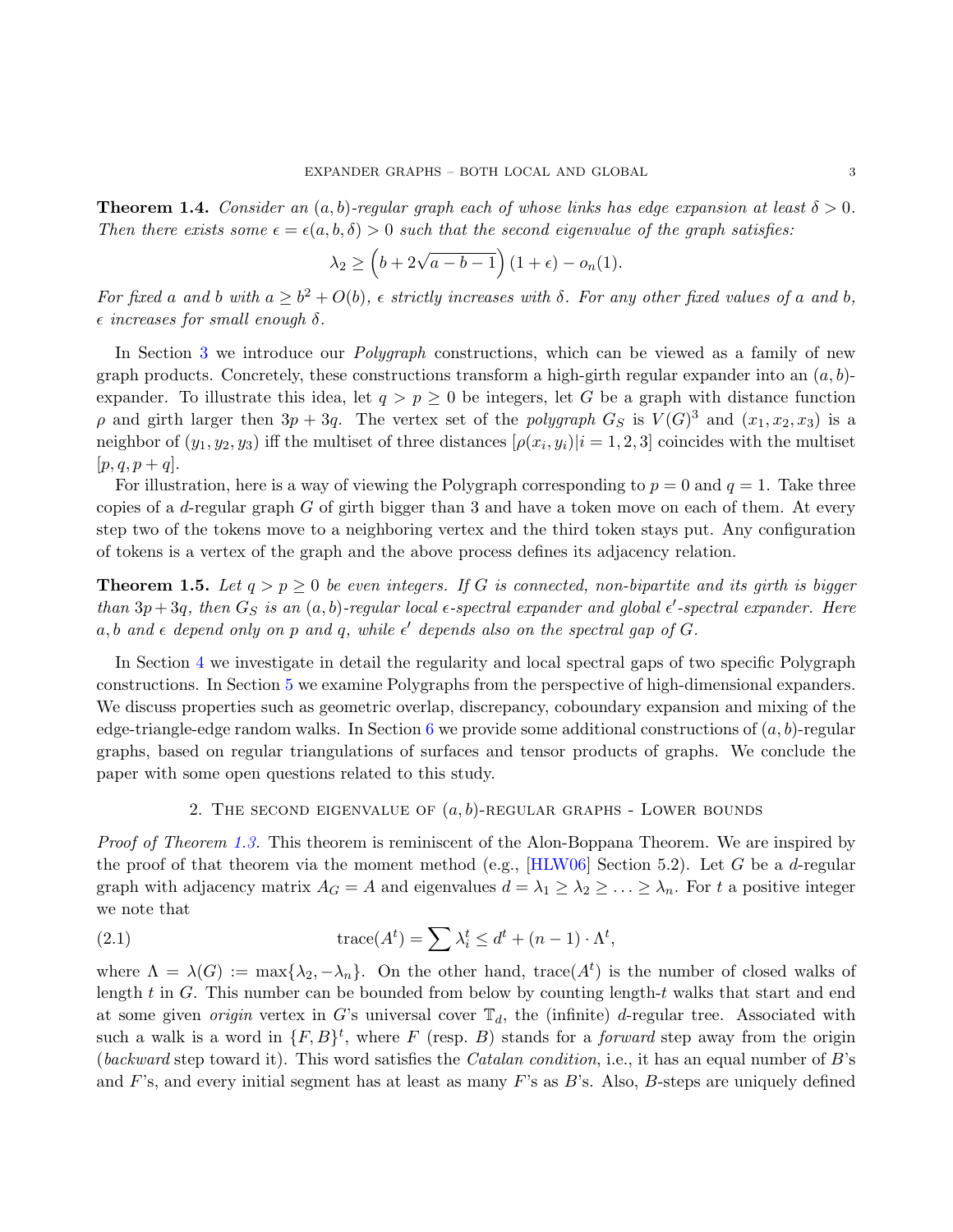<span id="page-3-0"></span>

Figure 1: The local system of coordinates of  $x$ , at which the walk currently resides, with respect to its neighbor z, that is currently at the top of the stack.

whereas every F-step can be realized in  $d-1$  ways. By working out the number of such words, the Alon-Boppana bound  $\Lambda \geq 2\sqrt{d-1} - o_n(1)$  is obtained.

<span id="page-3-1"></span>En route to a proof there are two obvious obstacles:

 $(2.2)$  When the walk resides at the origin, there are d possible F steps.

We soon address this point.

(2.3) A closed walk in  $\mathbb{T}_d$  has even length, but in our proof t is odd.

The advantage of t being odd is that the term  $\Lambda^t$  in [\(2.1\)](#page-2-1) can be replaced by the possibly smaller  $\lambda_2^t$ .

Our proof needs a modified notion of forward and backward steps and also allow for *sideways* step. We consider length-t Catalan words in the alphabet  $\Sigma = \{F_j | j = 1, \ldots, a-b-1\} \cup \{B\} \cup \{S_i | i = 1, \ldots, b\}.$ Namely, a word with an equal number of F's and B's where  $\#F \geq \#B$  in each initial segment. We wish to injectively associate to each such word a closed walk in our graph. Roughly speaking, when the next letter in the word is  $F_j$  we should move to the j-th forward neighbor of our current position, likewise move to the *i*-th *sideways neighbor* upon reading  $S_i$ , and finally moving one step backward on  $a \, B.$ 

In  $\mathbb{T}_d$  it is perfectly clear what forward and backward mean and sideways does not exist. As we explain next, we navigate a general graph using a *local system of coordinates*. To this end we use a stack  $X$  in which we store vertices, where every two consecutive entries in  $X$  are two adjacent vertices in G. An invariant that we maintain is that x, the vertex at which the walk currently resides is always a neighbor of top, the top entry of  $X$ . Suppose that we move next from  $x$  to a neighbor  $y$ .

- If y is not a neighbor of top, this is a *forward* step, and we push x.
- If  $y = \text{top}$ , this is a *backward* step and we pop.
- If  $y$  is a neighbor of top, this is a *sideways* step, and the stack stays unchanged.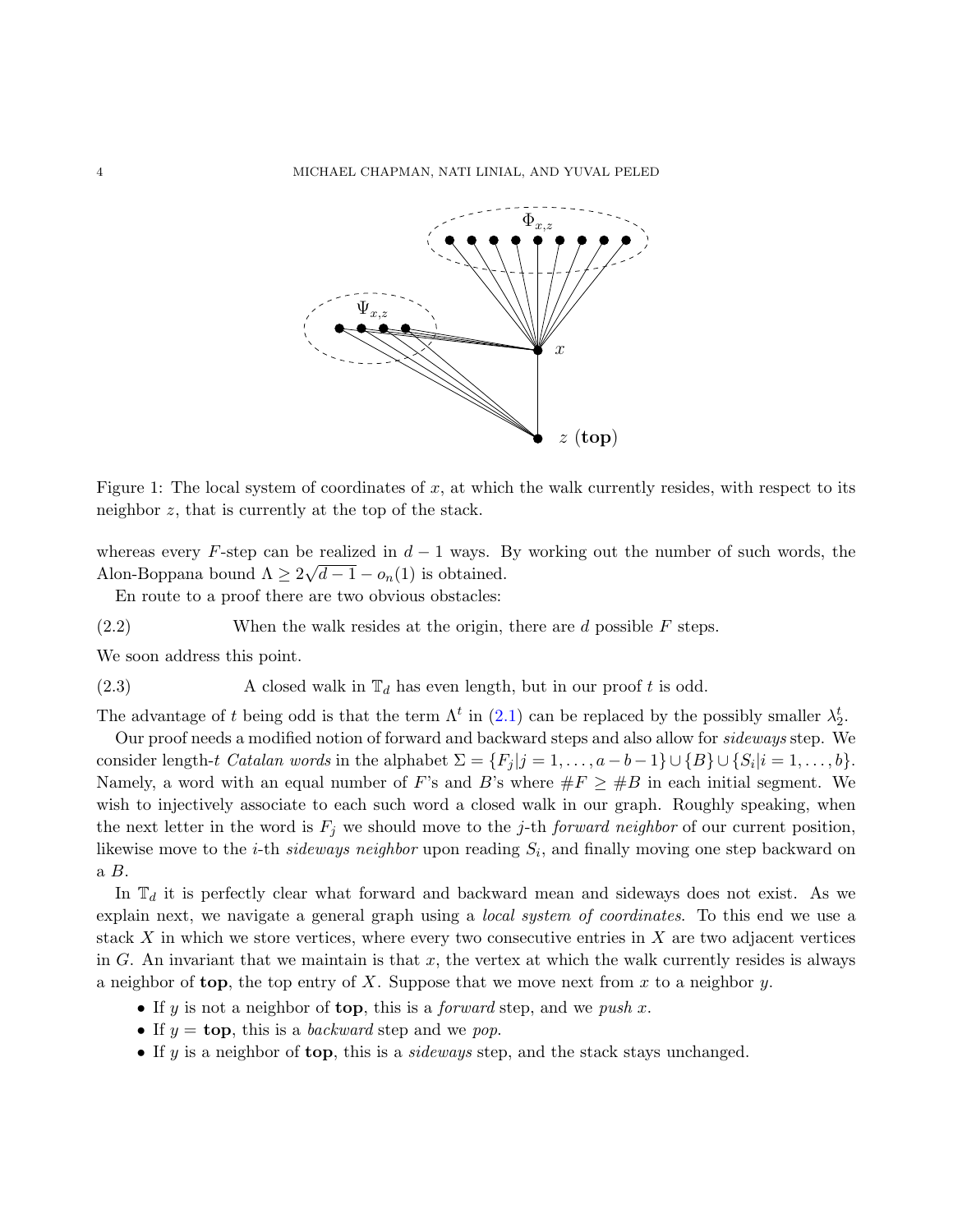It remains to define which is x's j-th forward (resp. sideways) neighbor. This choice is not absolute, but rather depends on the current **top**: Consider two neighbors x and z in  $G$ , where we think of z as the current top, and x as our current position. We fix some ordering on the set  $\Phi_{x,z}$  of the  $a - b - 1$ neighbors of x that are not neighbors of z and an ordering on the set  $\Psi_{x,z}$  of the b joint neighbors of x and z. Thus, if we are currently at x, and z is at the top of the stack, we interpret the symbol  $F_j$ as "move to the j-th vertex in  $\Phi_{x,z}$ ". Likewise  $S_i$  means "move from x to the i-th vertex in  $\Psi_{x,z}$ " and B means "step from x to z". In other words,  $\Psi_{x,z} = G_x \cap G_z$ , whereas  $\Phi_{x,z} = G_x \setminus (G_z \cup \{z\})$ . (See Figure [1\)](#page-3-0).

Given a starting vertex v and a length-t Catalan-word  $\omega$  over the alphabet  $\Sigma$ , we will specify a closed walk of length  $t + 2$  that starts and ends at v. Before we do that we need to deal with the issue raised in [\(2.2\)](#page-3-1) above. We associate with every vertex v one of its neighbors  $\varphi_v$ . We start our walk at v, then move to  $\varphi_v$  and push v on the stack. Henceforth we follow the transitions that are dictated by  $\omega$  and the push/pop rules described above. Since  $\#F_\omega = \#B_\omega$ , when we are done reading  $\omega$  the stack contains only the symbol v, and we therefore reside at a neighbor of v. We now empty the stack and move to v. This clearly associates injectively a closed path as described with every pair  $(v, \omega)$  for v a vertex and  $\omega$ a Catalan word.

We have thus shown that the number of closed walks of length  $t + 2$  in G is at least

(2.4) 
$$
n \sum_{0 \le k < \frac{t}{2}} \binom{t}{k, k, t - 2k} \frac{1}{k+1} b^{t-2k} (a - b - 1)^k.
$$

Here n counts the choices of the starting vertex v. The trinomial coefficient counts words  $\omega$  with  $\#F_{\omega} = \#B_{\omega} = k$  and  $\#S_{\omega} = t - 2k$ . The term  $\frac{1}{k+1}$  accounts for the probability that the Catalan Condition holds. Finally every F-step can be indexed in  $a - b - 1$  ways and every S-step in b ways.

There are only  $O(t)$  terms in this sum whereas the largest term is exponential in t, so it suffices to determine the largest term in the sum. To this end we express  $k = \alpha t$ , and then we need to find the  $\alpha$ that maximizes the expression $\text{L}$ 

(2.5) 
$$
\mathcal{H}(\alpha, \alpha, 1-2\alpha) + \alpha \log(a-b-1) + (1-2\alpha) \log b,
$$

where H is the binary entropy function. Straightforward calculation yields that the maximum is  $log(b+$ 2 √  $(a - b - 1)$  which is attained for  $\alpha =$  $\frac{\sqrt{a-b-1}}{b+2\sqrt{a-b-1}}$ . When we return to [\(2.1\)](#page-2-1), the best lower bound on  $\lambda_2$  is attained for  $t \approx \frac{\log n}{\log d - \log n}$  $\frac{\log n}{\log d - \log(\lambda_2)}$  and yields

<span id="page-4-1"></span>
$$
\lambda_2 \ge b + 2\sqrt{a - b - 1} - o_t(1)
$$

as claimed.

We now prove that this bound is tight. Let  $H = (L, R, F)$  be a connected, bipartite, left c-regular and right d-regular graph with girth $(H) \geq 8$ . Associated with H is the  $c(d-1)$ -regular graph  $G = (L, E)$ , where  $xy \in E$  if and only if there is a vertex  $z \in R$  such that  $xz, yz \in F$ . Note that every link in G is a  $(d-2)$ -regular graph which is the disjoint union of c graphs each of which a  $(d-1)$ -clique. All told, this is a construction of  $(c(d-1), d-2)$ -regular graphs. For example, here is a concrete family of bipartite

<span id="page-4-0"></span><sup>&</sup>lt;sup>1</sup>Logarithms here are to base 2, unless otherwise stated.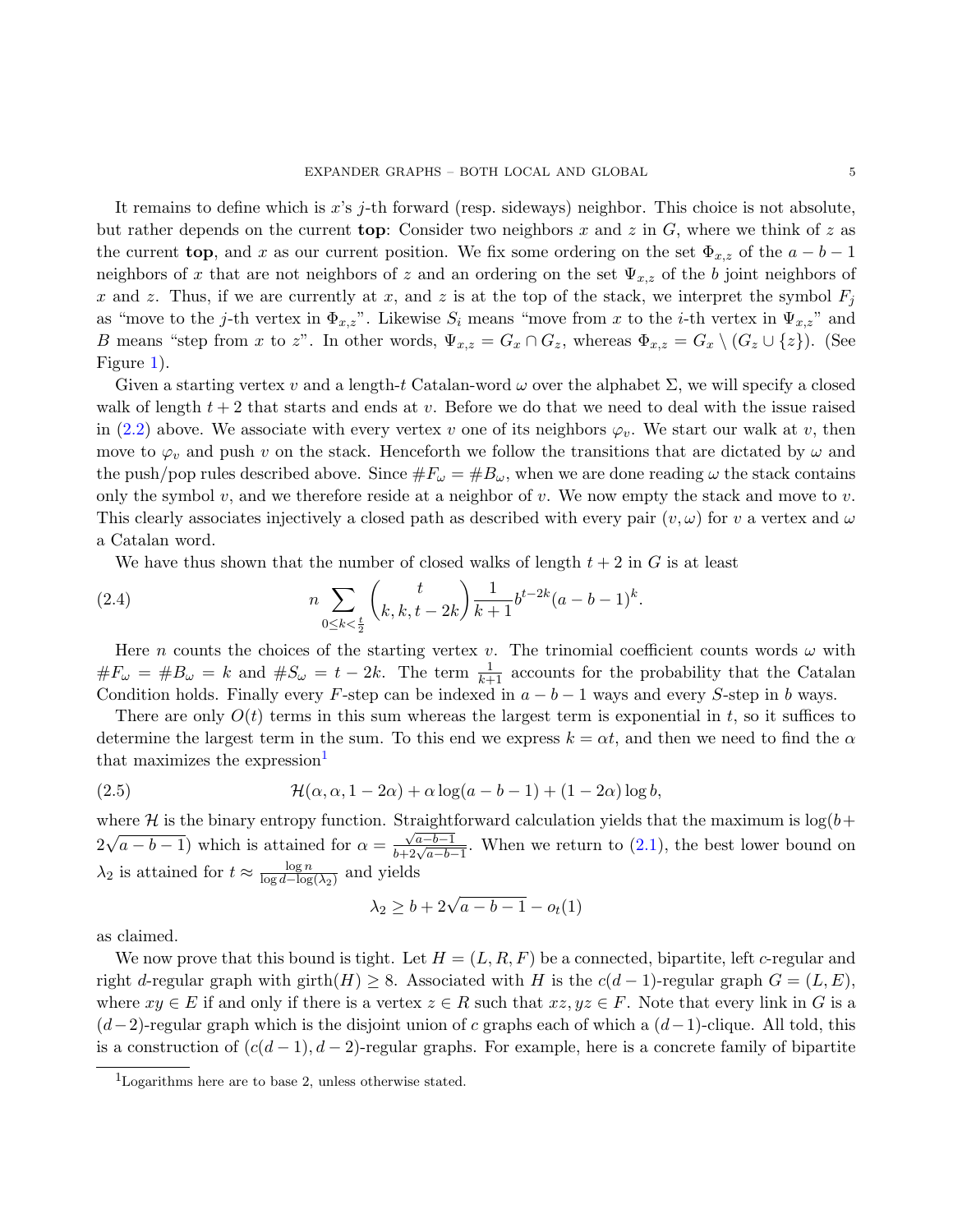graphs H as above with  $c = 2$ . Let  $\Gamma$  be a d-regular triangle-free graph, and let  $L = E(\Gamma), R = V(\Gamma)$ and F the vertex-edge incidence relation of  $\Gamma$ .

Of course, the links in this graph are not expanders - they are not even connected. It is easy to see that the adjacency matrix of G is a block in  $A_H^2 - cI$ . If H is a  $(c, d)$ -biregular bipartite Ramanujan graph (see Section 2.3 in [\[MSS15\]](#page-28-8)), then  $\lambda(G) \leq \sqrt{c-1} + \sqrt{d-1}$ . Thus

$$
\lambda(G) \le (\sqrt{c-1} + \sqrt{d-1})^2 - c = d - 2 + 2\sqrt{c(d-1) - (d-2) - 1}
$$

showing that the bound is tight.  $\square$ 

*Proof of Theorem [1.4.](#page-2-2)* To start, we improve the lower bound on  $\lambda_2$  in Theorem [1.3](#page-1-0) when each  $G_v$  is connected. In those cases where Theorem [1.3](#page-1-0) gives a tight bound, our census of closed walks is complete. However, as we soon observe, when all the links are connected, many additional closed walks emerge. To maintain the overall structure of the proof  $F, B$  and  $S$  steps still go with push, pop and no change to the stack, but they need no longer reflect the distance from the origin.

Given an initial vertex v and a word in  $B, F, S$  (with appropriate indices) again we associate to these data a walk in G that starts and ends in  $v$ . However, the correspondence is now somewhat different. Suppose that the walk currently resides at the vertex x, its neighbor z is at the top of the stack, and the coming two letters are  $FB$  in this order. Because the link of x is connected, there must be an edge between some vertex  $u \in \Phi_{x,z}$  and some vertex  $y \in \Psi_{x,z}$ . Say that we realize the F-step by moving from x to u. After this move  $top = x$  and the penultimate entry in the stack is z. In the proof of Theorem [1.3](#page-1-0) the coming B-step is realized now by moving back to x, and popping x, making  $top = z$ . But because u has a neighbor  $y \in \Psi_{x,z}$ , we can also move from u to y and pop x while respecting the structure of the proof. In other words, now we can and will consider the transitions  $x \to u \to y$  as realizing the subword  $FB$  rather than  $FS$  (see Figure [2\)](#page-6-0).

To complete the details, we place u first in the ordering of  $\Phi_{x,z}$ , and y first in  $\Psi_{u,x}$ . We interpret each subword  $F_iB$  for  $i = 1, \ldots, a - b - 1$  (including  $F_1B$ ) as before. However, we allow as well the subword  $F_1 * B$  to which we associate the transitions  $x \to u \to y$ . The same applies to subwords  $F_i S_j$  which we interpret as usual. However, we forbid the subword  $F_1S_1$  to avoid overcounting the walk  $x \to u \to y$ .

This change affects the census in Theorem [1.3.](#page-1-0) A subword FB has now  $a - b$  rather  $a - b - 1$ realizations, whereas for FS the count goes down from  $(a - b - 1)b$  to  $(a - b - 1)b - 1$ . As the next calculation shows, the gain outweighs the loss, yielding a better lower bound on  $\lambda_2$ .

Clearly there are  $(\beta^{2\beta}(1-2\beta)^{1-2\beta})^{-t(1+o_t(1))}$  length t words in the alphabet  $\{F, B, S\}$  with  $\beta t$  letters F and B and  $(1-2\beta)t$  letters S. Standard concentration-of-measure inequalities show that with a proper choice of the  $o_t(1)$  terms, the same asymptotic counts remains even if we insist that:

- The Catalan condition for  $F$  and  $B$  holds
- Every pair of consecutive letters appears the "right" number of times. E.g., the number of  $FB, FS, SS$  subwords is  $(1 + o_t(1))\beta^2 t$ , resp.  $(1 + o_t(1))\beta(1 - 2\beta)t$ , and  $(1 + o_t(1))(1 - 2\beta)^2 t$ , etc.

For every such word, we compute the number of permissible ways to index the F-steps and the S-steps as following: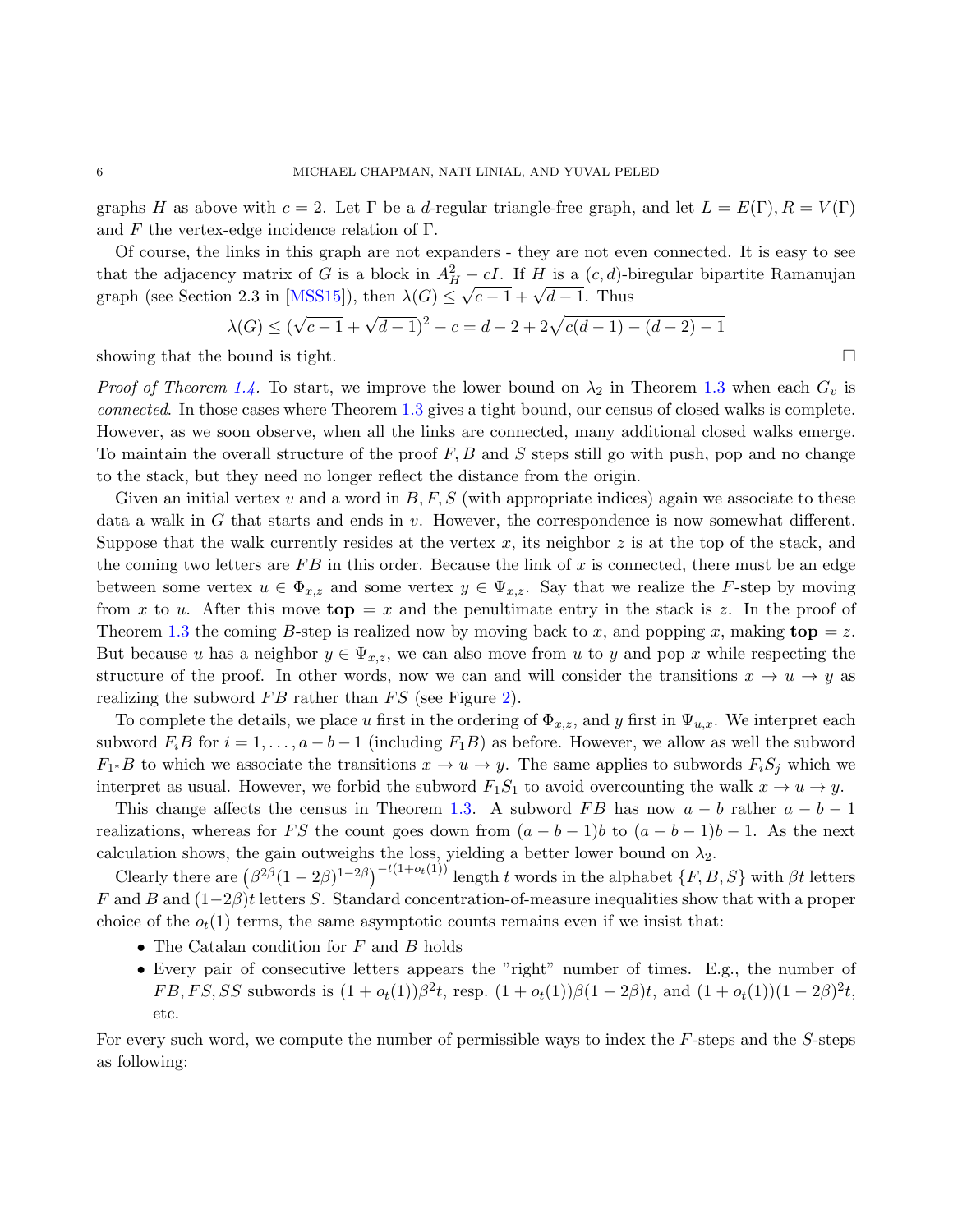EXPANDER GRAPHS – BOTH LOCAL AND GLOBAL 7

<span id="page-6-0"></span>

Figure 2: The assumption that  $G_x$  is connected guarantees that there is an edge uy between  $\Phi_{x,z}$  and  $\Psi_{x,z}$ . The walk  $x \to u \to y$  is now considered an FB move rather than an FS move as in Theorem [1.3.](#page-1-0) As a result, the vertex  $z$ , and not  $x$ , is on the top of the stack when the walk reaches  $y$ . The better an expander graph  $G_x$  is, the more edges there are between  $\Phi_{x,z}$  and  $\Psi_{x,z}$ .

- A letter F that is followed by an F can be indexed in  $a b 1$  ways.
- A letter  $S$  that is not preceded by an  $F$  can be indexed in  $b$  ways.
- A pair of consecutive letters  $FB$  can be indexed in  $a b$  ways.
- A pair of consecutive letters FS can be indexed in  $(a b 1)b 1$  ways.

In summary, we seek to maximize

$$
\mathcal{H}(\beta, \beta, 1-2\beta) + \beta^2 \log(a-b-1) + (1-2\beta)(1-\beta) \log b + \beta^2 \log(a-b) + (\beta - 2\beta^2) \log(b(a-b-1) - 1).
$$

Write  $\log(b(a-b-1)-1) = \log b + \log(a-b-1) + \log(1-\frac{1}{b(a-b-1)})$  and  $\log(a-b) = \log(a-b-1) +$  $log(1+\frac{1}{a-b-1})$  to conclude that instead of the analysis of Equation [\(2.5\)](#page-4-1) we now seek  $\beta$  that maximizes

(2.6) 
$$
S(\beta, a, b) = \mathcal{H}(\beta, \beta, 1 - 2\beta) + \beta \log(a - b - 1) + (1 - 2\beta) \log b + \Delta,
$$

where

<span id="page-6-1"></span>
$$
\Delta = \beta^2 \log \left( 1 + \frac{1}{a - b - 1} \right) + \beta \left( 1 - 2\beta \right) \log \left( 1 - \frac{1}{b(a - b - 1)} \right)
$$

.

We now prove that  $\max_{\beta} S(\beta, a, b) > \log(b + 2\sqrt{a - b - 1})$  whenever  $a - b \geq 3$  and  $b \geq 2$ . The proof for complementary parameter range follows from by observing that G is necessarily comprised of disjoint copies of the same graph H and is therefore not even connected. If  $b = 0, 1$  and  $\delta > 0$ , then H is a triangle. When  $a - b = 1, 2$  the same holds with  $H = K_{a+1}$  and  $H = (K_{a+2}$  minus a perfect matching) respectively.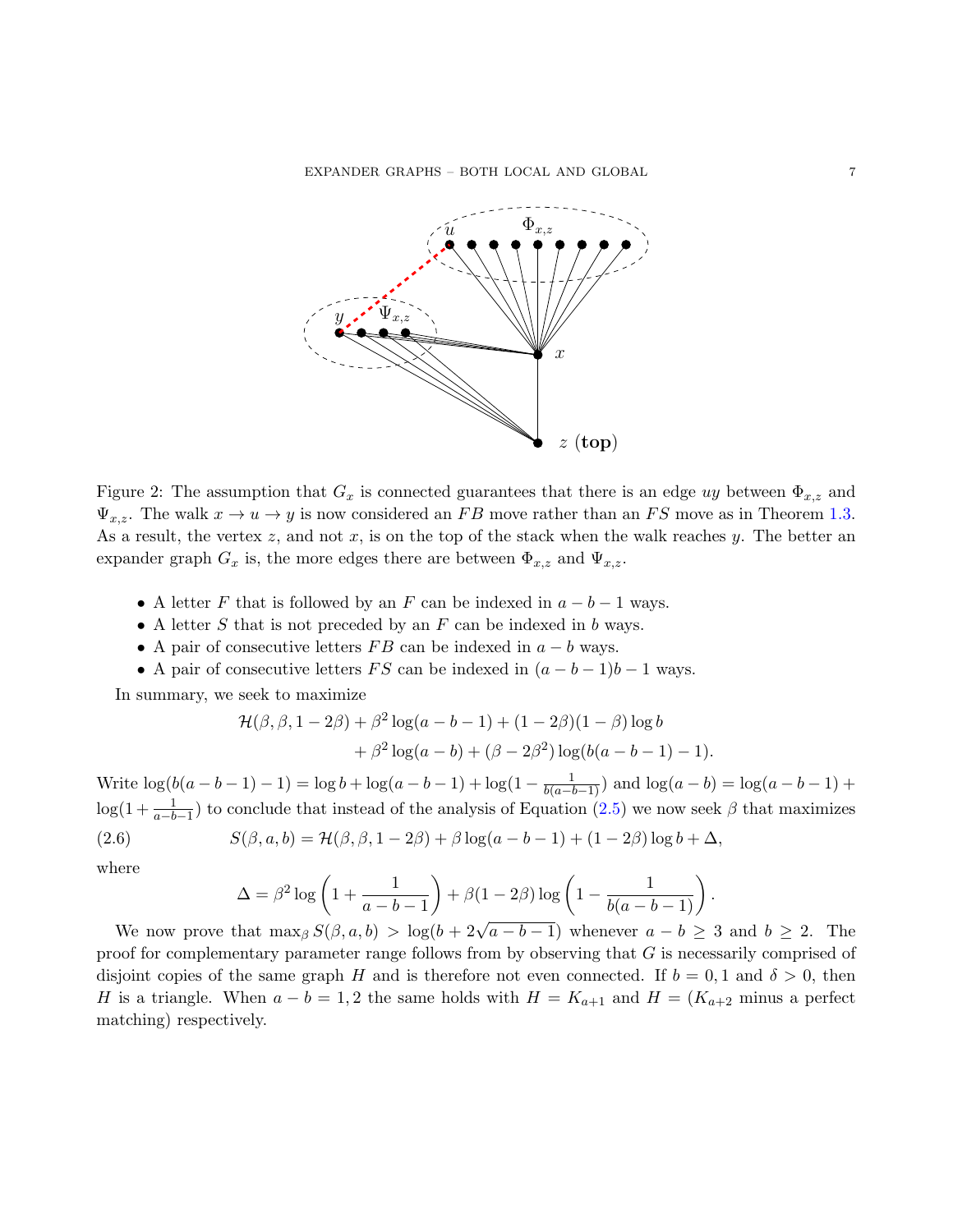We denote  $c =$ √  $a - b - 1$ . The values of

$$
\frac{(b+2c)^2}{\log(e)} \left( \max_{\beta} S(\beta, a, b) - \log(b + 2c) \right)
$$

for small  $a$  and  $b$ 's are shown in the following table:

| $(b+2c)^2$<br>$\cdot$ max $(S(\beta, a, b) - \log(b + 2c))$<br>log(e) |                |       |       |                |       |       |       |
|-----------------------------------------------------------------------|----------------|-------|-------|----------------|-------|-------|-------|
| $a-b-1$ and b                                                         | $\overline{2}$ | 3     |       | $\overline{5}$ | 6     |       |       |
| $\overline{2}$                                                        | 0.062          | 0.08  | 0.088 | 0.092          | 0.094 | 0.096 | 0.097 |
| 3                                                                     | 0.281          | 0.287 | 0.29  | 0.29           | 0.291 | 0.291 | 0.291 |
| 4                                                                     | 0.397          | 0.401 | 0.402 | 0.402          | 0.402 | 0.401 | 0.401 |
| 5                                                                     | 0.472          | 0.474 | 0.475 | 0.475          | 0.475 | 0.474 | 0.474 |
| 6                                                                     | 0.525          | 0.527 | 0.527 | 0.527          | 0.527 | 0.527 | 0.526 |
|                                                                       | 0.565          | 0.567 | 0.567 | 0.567          | 0.567 | 0.566 | 0.566 |
| 8                                                                     | 0.597          | 0.598 | 0.599 | 0.599          | 0.598 | 0.598 | 0.598 |

Consequently, in proving our statement we can ignore the case where both b and c are small. We do not find a closed form expression for  $\beta$  that maximizes [\(2.6\)](#page-6-1). Instead we let  $\beta := \frac{c}{b+2c}$ , and show that  $S(\frac{c}{b\pm 1})$  $\frac{c}{b+2c}$ ,  $a, b$  > log( $b + 2c$ ). With this choice of  $\beta$  there holds  $\frac{1-2\beta}{\beta} = \frac{b}{c}$  $\frac{b}{c}$ , so that

$$
\Delta = \frac{\beta^2}{c} \left( c \cdot \log(1 + \frac{1}{c^2}) + b \cdot \log(1 - \frac{1}{b \cdot c^2}) \right).
$$

It is easily seen that for  $c > 0$  fixed, this expression is an increasing function of b, whence it suffices to verify that  $\Delta > 0$  when  $b = 2$ . Using Taylor expansion it is easily verified that this inequality holds already for  $c > 1.5$ . The same analysis yields that for every  $b \geq 2$  and large c there holds  $\Delta = \frac{\log(e) - o_c(1)}{(b + 2c)^2}$ . It follows that if all  $G_v$  are connected then

$$
\lambda_2(G) \ge \left(b + 2\sqrt{a - b - 1}\right)\left(1 + \Omega\left(\frac{\log e}{(b + 2c)^2}\right)\right) - o_n(1)
$$

as claimed.

We turn to consider what happens when the graphs  $G_v$  expand. In this case, for every two adjacent vertices x, z there are some edges between the sets  $\Psi_{x,z}$  and  $\Phi_{x,z}$ , where, as above,  $\Psi_{x,z} := G_x \cap G_z$ , and  $\Phi_{x,z} := G_x \setminus (G_z \cup \{z\})$ . Let R be the least number of such edges over all  $xz \in E(G)$ . Hence, by the definition of edge expansion,  $R \ge \min(b+1, a-b-1) \cdot \delta$ . Under the assumption that all  $G_v$  are connected we pick one edge uy with  $u \in \Phi_{x,z}$  and  $y \in \Psi_{x,z}$  and create a special forward step denoted by  $F_{1^*}$ . We interpret the subword  $F_{1^*}B$  as an instruction to move  $x \to u \to y$  and maintaining z on the top of the stack. In addition, we forbid the subword  $F_iS_j$  where u is the *i*-th vertex in  $\Phi_{x,z}$  and y is the j-th vertex in  $\Psi_{u,x}$ . In the present context we can likewise consider some  $r \leq R$  edges  $u_k y_k$ ,  $k = 1, ..., r$ , with  $u_k \in \Phi_{x,z}, y_k \in \Psi_{x,z}$ . Associated with them we create r types of forward steps called  $F_{1^*}, F_{2^*}, \ldots, F_{r^*}$  and associate with the subword  $F_{k^*}B$  the move  $x \to u_k \to y_k$ , while z stays on the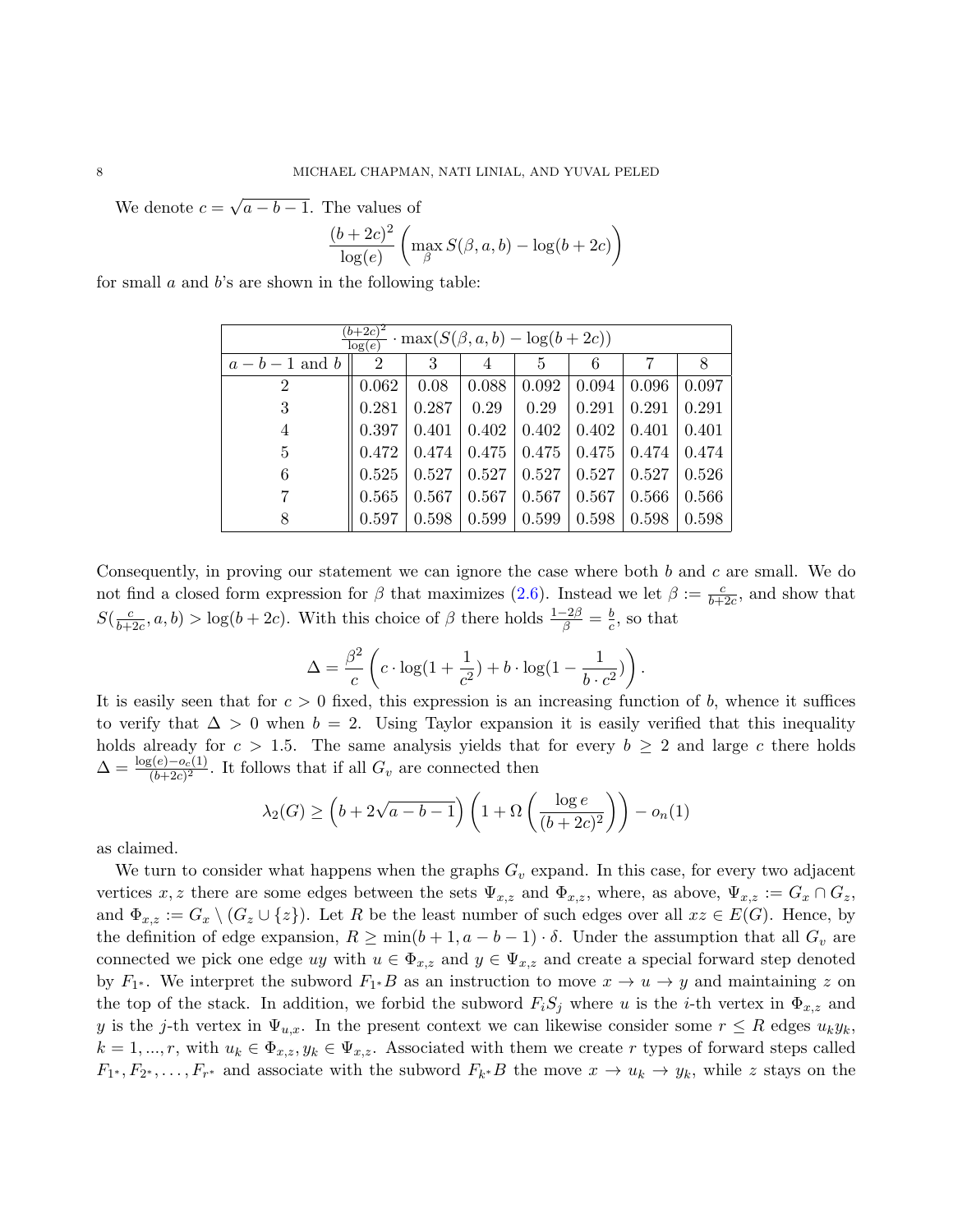top of the stack. In addition, we forbid subwords of the form  $F_{i_k} S_{j_k}$ , where  $u_k$  is the  $i_k$ -th vertex in  $\Phi_{x,z}$  and  $y_k$  is the  $j_k$ -th vertex in  $\Psi_{u_k,x}$ . This works for any choice of  $r \leq R$  such edges. Now a pair of consecutive letters FB can be indexed in  $a - b + r - 1$  ways but a pair of consecutive letters FS can be indexed only in  $(a - b - 1)b - r$  ways. This yields the same maximization problem of [\(2.6\)](#page-6-1) with the correction term

$$
\Delta = \beta^2 \log \left( 1 + \frac{r}{a - b - 1} \right) + \beta (1 - 2\beta) \log \left( 1 - \frac{r}{b(a - b - 1)} \right).
$$

By letting  $\beta := c/(b + 2c)$  as before this reformulates as

$$
\Delta = \frac{\beta^2}{c} \left( c \cdot \log(1 + \frac{r}{c^2}) + b \cdot \log(1 - \frac{r}{bc^2}) \right).
$$

Straightforward calculations show that the value of r that maximizes this expression is  $\frac{b(c^3-c^2)}{b+c}$  $\frac{c^2-c^2}{b+c}$ . So, we let  $r := \min\left(R, \lceil \frac{b(c^3 - c^2)}{b+c} \rceil\right)$  $\frac{b^3-c^2}{b+c}$ . In this case, when c is large, we get  $\Delta = \frac{r \log(e)-o_c(1)}{(b+2c)^2}$  and

$$
\lambda_2(G) \ge \left(b + 2\sqrt{a - b - 1}\right) \left(1 + \Omega\left(\frac{r \log(e)}{(b + 2c)^2}\right)\right) - o_n(1)
$$
  
completing the proof.

**Remark 2.1.** If  $\delta < \frac{b(a-b-1)(\sqrt{a-b-1}-1)}{(b+a-b-1)\min(b+1-a-b)}$  $\frac{b(a-b-1)(\sqrt{a-b-1}-1)}{(b+\sqrt{a-b-1})\min(b+1,a-b-1)}$ , then  $\epsilon$  increases with  $\delta$ . Note that if  $a \geq b^2 + 5b + 5$ , this restriction on  $\delta$  is vacuous and  $\epsilon$  is always increasing, since the edge expansion of a b-regular graph cannot exceed  $\frac{b}{2}$ .

## 3. The Polygraph

<span id="page-8-0"></span>In this section we provide a construction of infinite families of  $(a, b)$ -regular graphs with good local and global expansion properties. This construction is strictly combinatorial and resembles certain graph products such as Cartesian powers and tensor powers. Theorem [1.5](#page-2-3) is proved at the end of this section.

The following terminology is used throughout: Let S be a multiset of k non-negative integers and multiplicities  $m_1, ..., m_k$ . We use the notation  $S = [l_1, ..., l_m]$ , where  $m = \sum m_i$ . Let G be a d-regular graph with  $d \geq 3$  and girth bigger than  $3 \max(S)$ . Let  $\rho$  be the graph metric of G, i.e. for two vertices  $x, y \in V(G)$ ,  $\rho(x, y)$  is the length of a shortest path between them.

**Definition 3.1.** The Polygraph  $G_S = (V_S, E_S)$  has vertex set  $V_S = V(G)^m$ , and two vertices  $\bar{x} =$  $(x_1, \ldots, x_m)$  and  $\bar{y} = (y_1, \ldots, y_m)$  in  $V_S$  are neighbors if and only if  $[\rho(x_1, y_1), \ldots, \rho(x_m, y_m)] = S$  as multisets.

The *distance profile* of any two vertices  $\bar{x}$  and  $\bar{y}$  in  $V_S$  is

$$
\bar{\rho}(\bar{x}, \bar{y}) = (\rho(x_1, y_1), ..., \rho(x_m, y_m)).
$$

Thus,  $\bar{x}\bar{y}\in E_S$  given  $\bar{\rho}(\bar{x},\bar{y})=S$  as multisets. Conversely, if  $\bar{\rho}(\bar{x},\bar{y})=(d_1,...,d_m)$ , then  $\bar{x}\bar{y}\in E_Z$ , where  $Z = [d_1, ..., d_m].$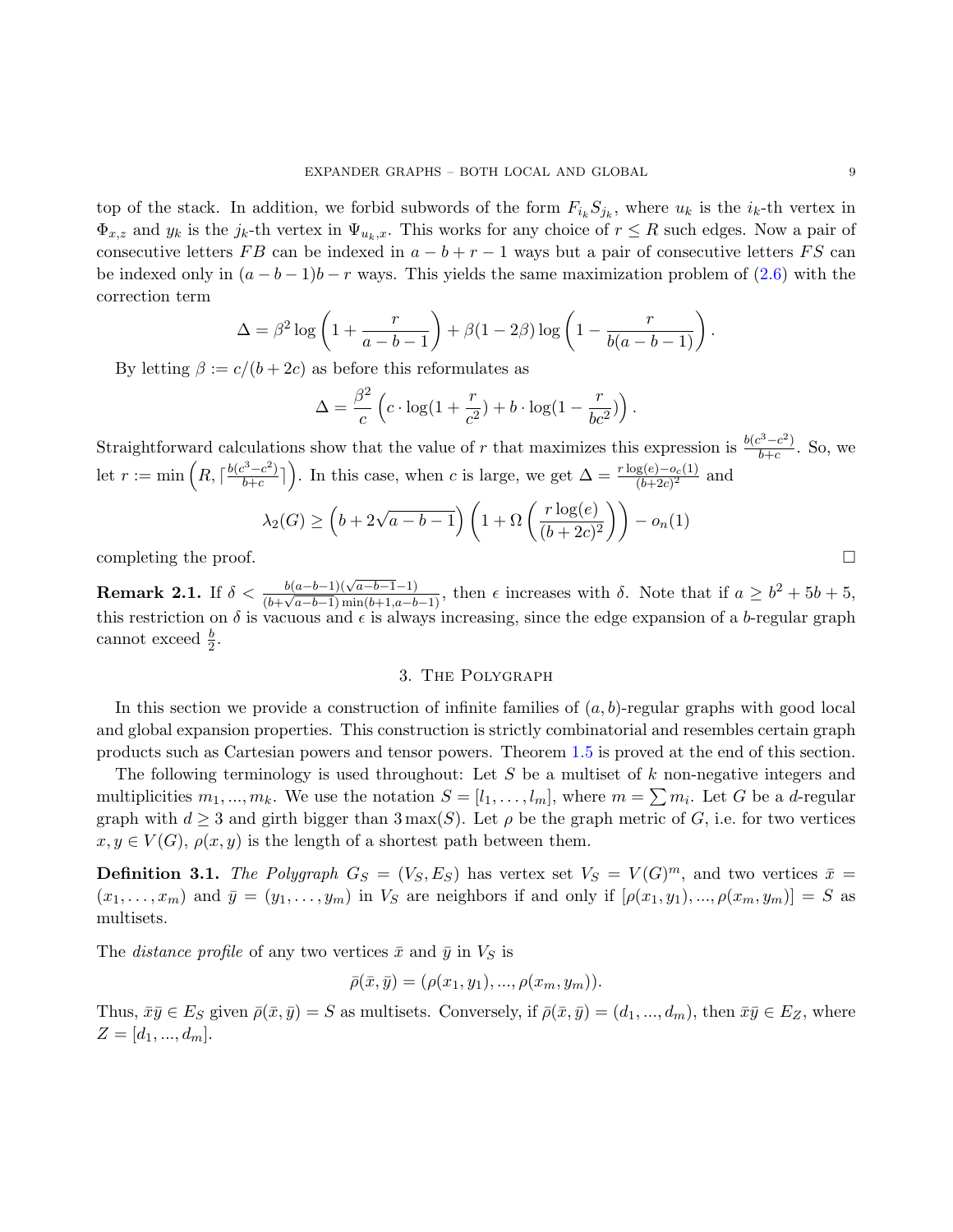<span id="page-9-1"></span>**Remark 3.2.** When  $S' = [1, 0, ..., 0]$ , the polygraph  $G_{S'}$  coincides with  $G^{\Box m}$ , the m-th Cartesian power of G. If  $S = [l_1, \ldots, l_m]$  and  $N = \sum_{i=1}^m l_i$ , then  $G_S$  embeds in  $G^{\Box m}$ , where every edge of  $G_S$ can be mapped to a (non-unique) length  $N$  non-backtracking path. Some of the proofs below involve polygraphs with the same graph G and two distinct multisets  $S_1, S_2$ . In such situations, it is useful to embed both  $G_{S_1}$  and  $G_{S_2}$  into the same  $G^{\square m}$ .

Claim 3.3. The polygraph  $G_S$  is  $(a_S, b_S)$ -regular, where  $a_S$  and  $b_S$  depend only on S.

Proof. Clearly,

$$
a_S = \frac{m!}{m_1! \cdot \ldots \cdot m_k!} \cdot \prod_{j=1}^m \lfloor d(d-1)^{l_j-1} \rfloor.
$$

The first term counts the distinct rearrangements of S, and for  $t < \text{girth}(G)$  there are exactly  $|d(d 1$ <sup>t−1</sup> vertices at distance t from any vertex in G. The floor is relevant only when  $l_j = 0$ , in which case  $\lfloor d(d-1)^{l_j-1}\rfloor = \lfloor \frac{d}{d-1}\rfloor = 1$ 

We next consider bs (which may be zero). Given a vertex  $\bar{x} = (x_1, ..., x_m)$ , the balls of radius max(S) around  $x_i$  in G are isomorphic to a ball of the same radius around some fixed vertex  $\xi$  in  $\mathbb{T}_d$  the d-regular tree. Moreover, since girth $(G) > 3 \max(S)$ , if  $y_i, z_i \in B_{\max(S)}(x_i)$  have  $\rho(y_i, z_i) \leq \max(S)$ , then the shortest path between them is contained in the ball  $B_{\max(S)}(x_i)$ . Thus  $(G_S)_{\bar{x}}$ , the link of  $\bar{x}$  in  $G_S$ , is isomorphic to  $((\mathbb{T}_d)_S)_{\bar{\xi}}$ , the link of  $\xi = (\xi, ..., \xi)$  in  $(\mathbb{T}_d)_S$ . Since our argument does not depend on the choice of  $\bar{x}$ , the degree  $b_S$  is well-defined if we prove that  $((\mathbb{T}_d)_S)_{\bar{\varepsilon}}$  is regular.

The symmetric group  $S_m$  acts naturally on  $(\mathbb{T}_d)_S$  by permuting the coordinates. Moreover, the automorphism group Aut( $\mathbb{T}_d$ ) acts on each coordinate separately. Thus, for  $\text{Stab}(\xi) \le \text{Aut}(\mathbb{T}_d)$  the stabilizer of  $\xi \in \mathbb{T}_d$ , the group  $G = \text{Stab}(\xi) \wr S_m = (\prod_{i=1}^m \text{Stab}(\xi)) \rtimes S_m$  is a subgroup of the stabilizer of  $\bar{\xi}$  in Aut( $(\mathbb{T}_d)_S$ ). Hence G acts on the link of  $\bar{\xi}$ . Since Stab( $\xi$ ) acts transitively on spheres around  $\xi$ , and  $S_m$  acts transitively on all distance profiles, we can conclude that G acts transitively on the vertices of the link  $((\mathbb{T}_d)_S)_{\bar{\varepsilon}}$ . Clearly, a graph with a transitive automorphism group is regular.  $\square$ 

We provide a closed formula for  $b<sub>S</sub>$  in the appendix. It is based on the following arithmetic criterion on S.

<span id="page-9-0"></span>**Claim 3.4.** With the above notation,  $b_S > 0$  iff there is a  $3 \times m$  matrix, every row of which is comprised of the integers  $l_1, \ldots, l_m$  in some order, where every column has an even sum and satisfies the triangle inequality.

*Proof.* Necessity: Assume  $\bar{x}, \bar{y}, \bar{z}$  is a triangle in  $G<sub>S</sub>$ . Since G's girth is large, the three geodesic paths connecting  $x_i, y_i$  and  $z_i$  form a tree, whence the sum of their lengths is even and the three lengths satisfy the triangle inequality. Hence, one can construct a matrix whose rows are the distance profiles of the edges of  $\bar{x}\bar{y}, \bar{x}\bar{z}, \bar{y}\bar{z}$ , meaning  $\bar{\rho}(\bar{x}, \bar{y}), \bar{\rho}(\bar{x}, \bar{z})$  and  $\bar{\rho}(\bar{y}, \bar{z})$ .

Sufficiency is not hard either: given three integers smaller than  $girth(G)$  with even sum that satisfy the triangle inequality, there are three vertices in  $G$  the distances between which are these three integers. This allows us to construct  $\bar{x}, \bar{y}, \bar{z}$  one coordinate at a time.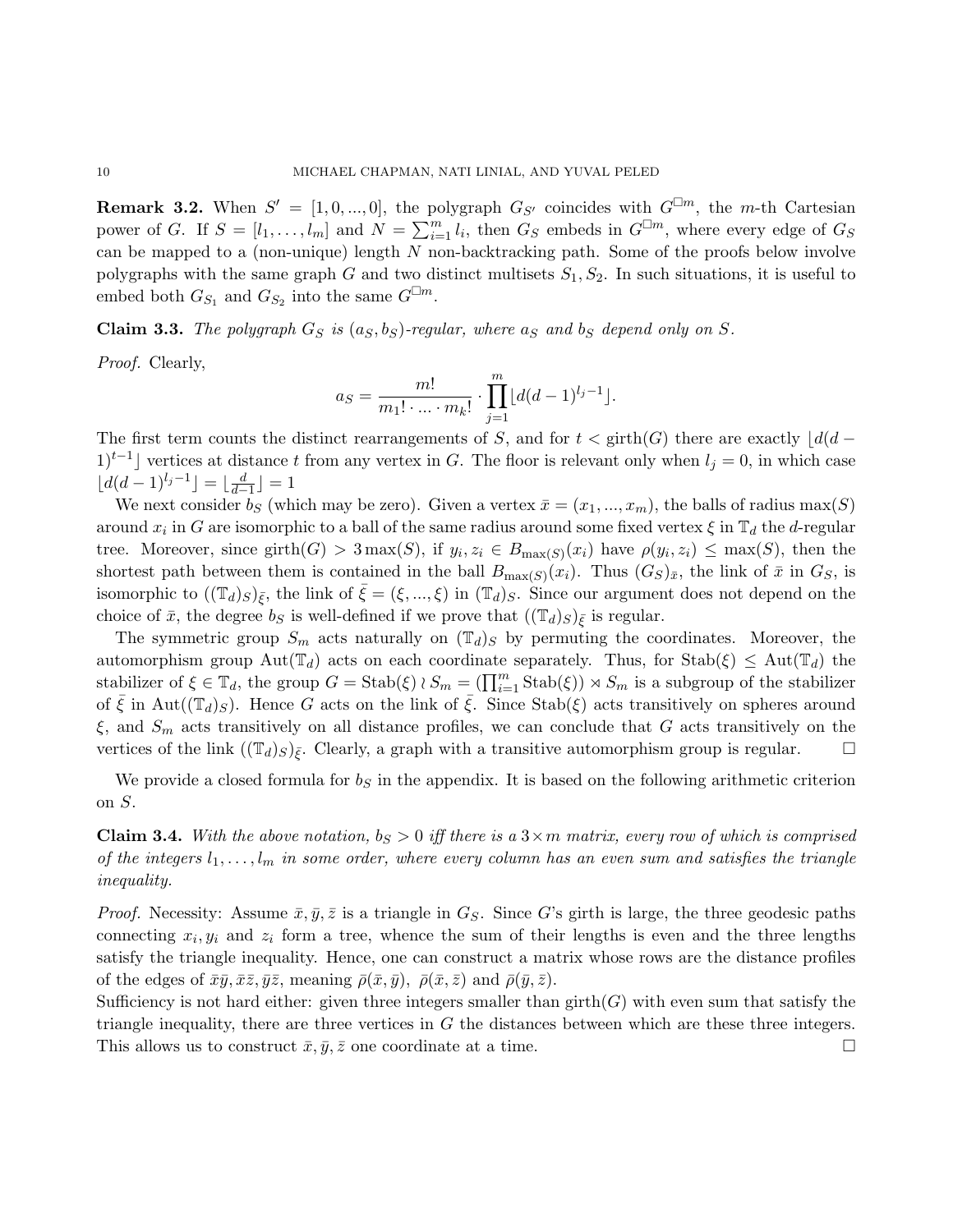**Remark 3.5.** For some of our applications we restrict ourselves to the case where  $N = \sum_{i=1}^{m} l_i$  is even and G is not bipartite. The reason is that by the claim above,  $b<sub>S</sub> = 0$  when N is odd. Also, if N is even and  $G$  is bipartite, then  $G_S$  is disconnected.

We suspect that it is computationally hard to decide whether the condition in Claim [3.4](#page-9-0) can be satisfied for a given S. This is no problem for small m, thus here is the solution for  $m = 3$ :

<span id="page-10-1"></span>**Claim 3.6.** Let S be the multiset of integers  $p, q, r \geq 0$ . Then  $b_S \neq 0$  if and only if (i)  $p, q, r$  are all even, or (ii) Their sum is even and they satisfy the triangle inequality.

Proof. In case (i) this is shown by the matrix

$$
\begin{bmatrix} p & q & r \\ p & q & r \\ p & q & r \end{bmatrix}.
$$

In case (ii) this is done by the matrix

$$
\begin{bmatrix} p & q & r \\ q & r & p \\ r & p & q \end{bmatrix}.
$$

On the other hand, assume  $b_S \neq 0$ . Thus, since the sum of each column of the table is even, the sum of all entries which is  $3p+3q+3r$  is even and therefore  $p+q+r$  must be even. If all of them are even, that is case (i). Otherwise, since the even number must appear in every column, there is a column with all three numbers and they thus satisfy the triangle inequality.  $\Box$ 

3.1. Non-backtracking paths. Let G be a graph with adjacency matrix  $A_G$  and let  $A_G^{(t)}$  $\mathcal{G}^{(t)}$  be the matrix whose  $(i, j)$ -th entry is the number of length-t non-backtracking paths between vertices i and j in G. We also view  $A_G^{(t)}$  $G(G)$  as the adjacency matrix of a multigraph  $G^{(t)}$ .

When G is regular,  $G^{(t)}$  is  $d(d-1)^{t-1}$ -regular. In the regular case these matrices satisfy the following recursion:

 $(1)$ 

$$
A_G^{(1)} = A_G,
$$
  
\n
$$
A_G^{(2)} = A_G^2 - dI_n,
$$
  
\n
$$
A_G^{(t+1)} = A_G A_G^{(t)} - (d-1)A_G^{(t-1)}.
$$

The so-called Geronimus polynomials  $p^{(t)}(\cdot)$  satisfy  $p^{(t)}(A_G) = A_G^{(t)}$  $G^{(t)}$ . For more on this see [\[Sol92\]](#page-28-9), [\[ABLS07\]](#page-27-0) or [\[DSV03\]](#page-28-10).

<span id="page-10-0"></span>Lemma 3.7. If G is a connected, non-bipartite graph with minimum vertex degree at least 3, then for every t,  $G^{(t)}$  is a connected non-bipartite graph.

*Proof.* To show that  $G^{(t)}$  is non-bipartite, let A be the vertex set of an odd-length cycle in G. Then the subgraph of  $G^{(t)}$  spanned by A contains an odd cycle.

Clearly A spans a connected subgraph of  $G^{(2)}$ , and every vertex can reach A by a path in  $G^{(2)}$ . To prove that  $G^{(t)}$  is connected for  $t \geq 3$  we show that if  $uv \in E(G^{(2)})$ , then  $u, v$  are in the same component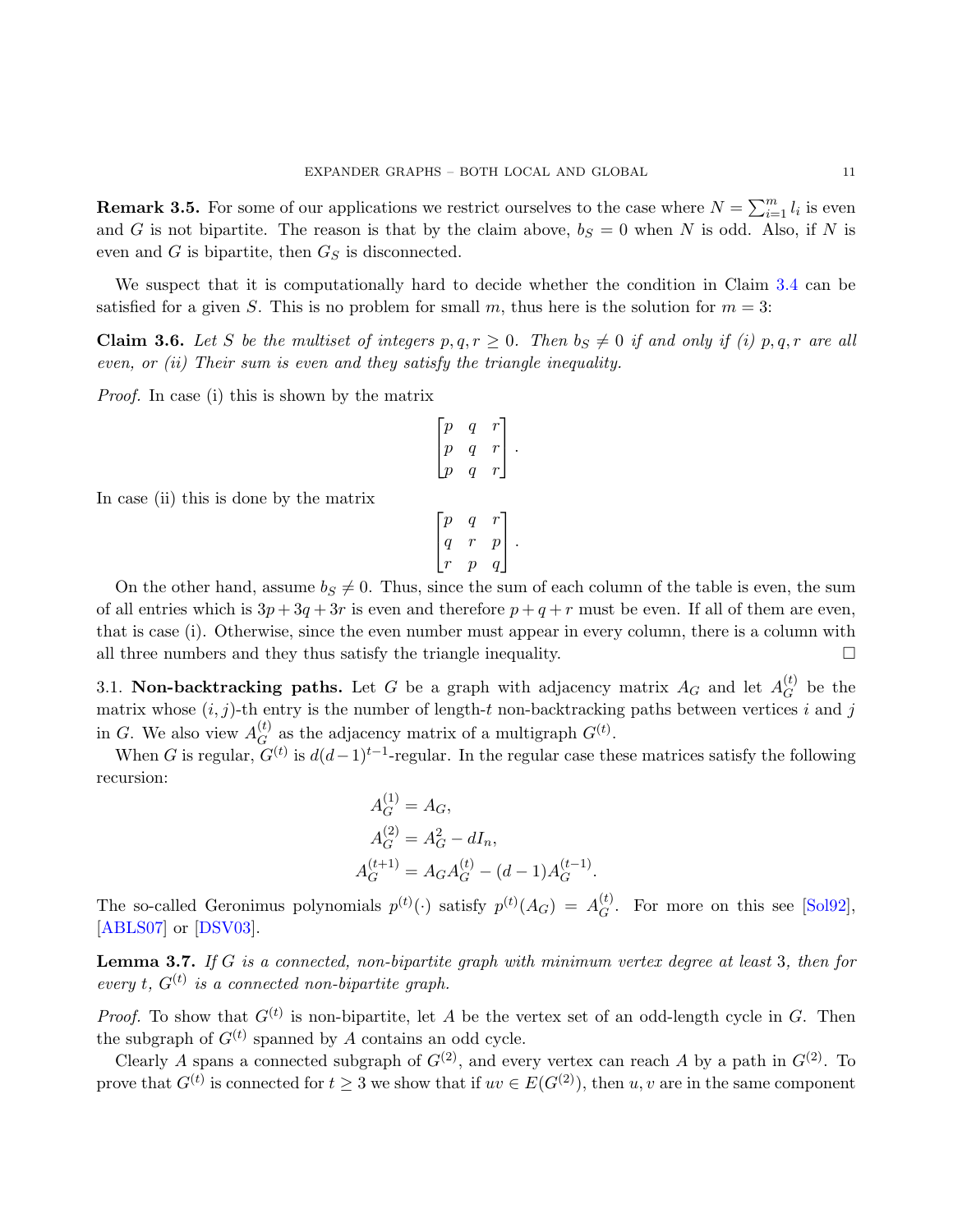of  $G^{(t)}$ . Since  $uv \in E(G^{(2)})$ , they have a common neighbor w in  $E(G)$ . Since  $d_G(w) \geq 3$ , there is a length- $(t-1)$  path P starting at w whose first step is neither to u nor v. The claim follows, since P's last vertex is a neighbor of both u and v in  $G^{(t)}$ . . В последните поставите на селото на селото на селото на селото на селото на селото на селото на селото на се<br>Селото на селото на селото на селото на селото на селото на селото на селото на селото на селото на селото на

3.2. Connectivity and Spectral analysis of  $G_S$ . Let  $\Omega = \binom{[m]}{m}$  $\binom{[m]}{m_1,\ldots,m_k}$  be the set of rearrangements  $\omega = (\omega_1, \ldots, \omega_m)$  of  $S = [l_1, \ldots, l_m]$ . Thus

$$
A_{G_S} = \sum_{\omega \in \Omega} \bigotimes_{j=1}^m A_G^{(\omega_j)}
$$

where ⊗ is the Kronecker tensor product.

If v is an eigenvector of A with eigenvalue  $\lambda$ , likewise for  $v'$ , A' and  $\lambda'$ , then  $v \otimes v'$  is an eigenvector of  $A \otimes A'$  with eigenvalue  $\lambda \lambda'$ . Also,  $A_G^{(t)}$  $G_G^{(t)}$  and  $A_G$  have the same eigenvectors, since  $A_G^{(t)}$  $G^{(t)}$  is a polynomial in  $A_G$ . It follows that every eigenvector of  $A_{G_S}$  has the form  $v_1 \otimes ... \otimes v_m$  where each  $v_i$  is an eigenvector of  $A_G$ 's. Moreover, by going through all such choices of  $v_1, \ldots, v_m$  we obtain the full list of eigenvectors. The eigenvalue of  $v_1 \otimes \ldots \otimes v_m$  is

$$
\chi(\lambda_1, ..., \lambda_m) = \chi_S(\lambda_1, ..., \lambda_m) = \sum_{\omega \in \Omega} \prod_{j=1}^m p^{(\omega_j)}(\lambda_j)
$$

where  $\lambda_i$  the eigenvalue of  $v_i$ , and  $p^{(t)}(x)$  is the t-th Geronimus polynomial mentioned above. We obtain all the eigenvalues of  $A_{G_S}$  by evaluating the symmetric polynomial  $\chi_S$  on all m-tuples of eigenvalues  $(\lambda_1, ..., \lambda_m).$ 

<span id="page-11-1"></span>**Claim 3.8.** Let G be a connected non-bipartite d-regular graph and S a multiset of non-negative integers, not all zero. Then  $G_S$  is connected and non-bipartite.

*Proof.* It suffices to prove that for every choice of  $(\lambda_1, ..., \lambda_m)$ , eigenvalues of G, not all d, we have

 $|\chi(\lambda_1, ..., \lambda_m)| < a_S = \chi(d, ..., d).$ 

Since  $p^{(t)}(d)$  is the common degree of the vertices of  $A_G^{(d)}$  $G<sup>(a)</sup>$ , it must be the largest eigenvalue of this matrix. Thus, for every eigenvalue  $\lambda_j$  of A we have  $|p^{(t)}(\lambda_j)| \leq p^{(t)}(d)$ . By Lemma [3.7,](#page-10-0) when  $t > 0$  and  $\lambda_i \neq d$  we have also  $|p^{(t)}(\lambda_j)| < p^{(t)}(d)$ . Now

$$
|\chi(\lambda_1, ..., \lambda_m)| \le \sum_{\omega \in \Omega} \prod_{j=1}^m |p^{(\omega_j)}(\lambda_j)| < \sum_{\omega \in \Omega} \prod_{j=1}^m p^{(\omega_j)}(d)
$$

and the inequality is strict since for some j and  $\omega$  we have both  $\lambda_j \neq d$  and  $\omega_j \neq 0$ .

We now seek stronger bounds on  $G_S$ 's spectral gap under appropriate assumptions on  $G$ . The following lemma is used in our analysis of geometric overlap.

<span id="page-11-0"></span>Lemma 3.9. Let  $\alpha \in (-2)$ √  $d-1, 2$ √  $(d-1)$  and  $|\beta| > 2$ √ 2 √  $\overline{d-1}$ . Then  $|p^{(t)}(\beta)| > |p^{(t)}(\alpha)|$ , where  $p^{(t)}$  is the t-th Geronimus Polynomial. Also, if  $|x|\geq 2$ √  $\overline{d-1}$ , then  $|p^{(t)}(x)| < |x|^t$ .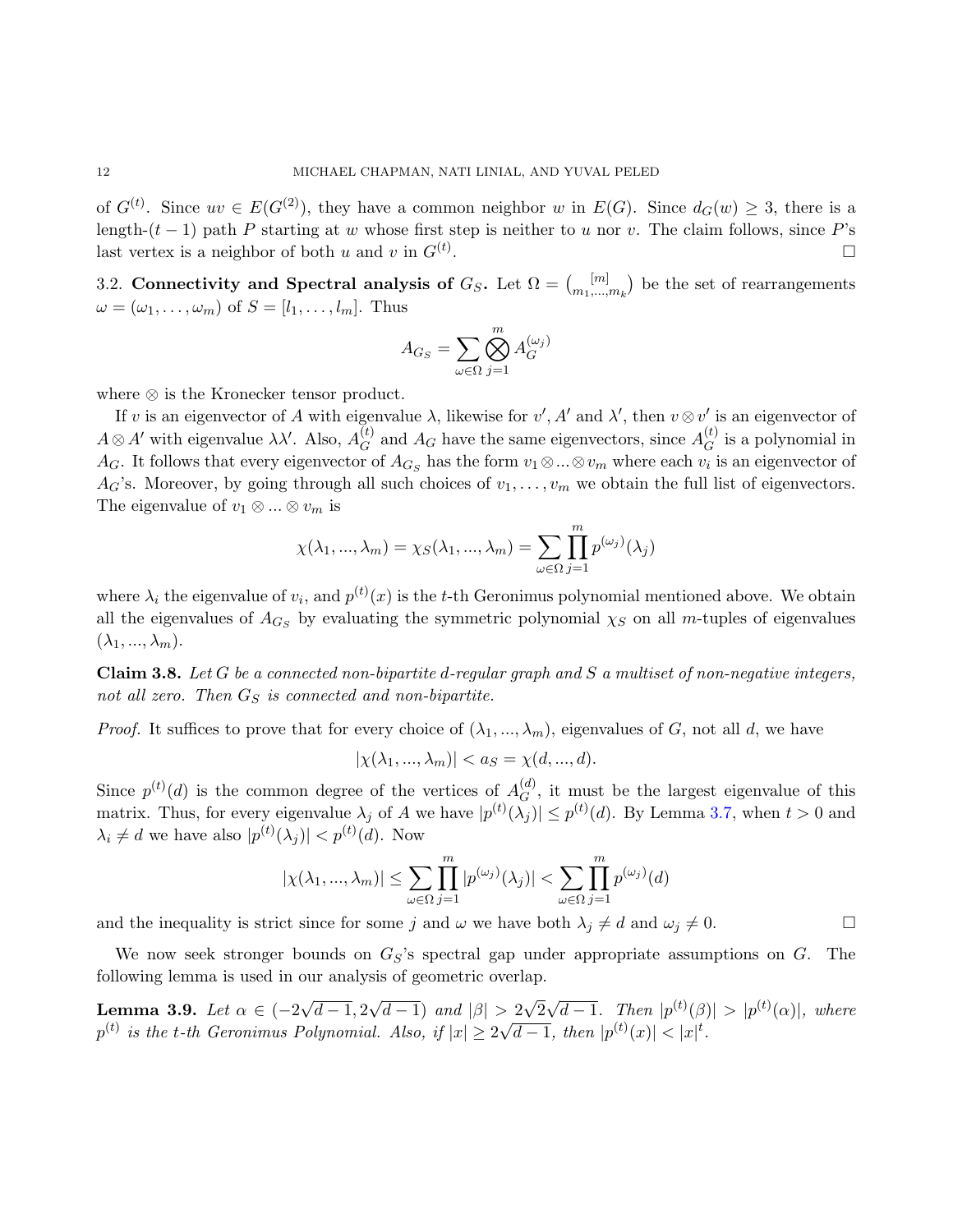*Proof.* All we need to know about  $p^{(t)}$  is that all its roots are real, they reside in  $(-2)$ √  $d - 1, 2$ √  $(d-1)$ and come in pairs  $\pm \rho$  plus a root at zero for odd t (e.g., [\[LMN02\]](#page-28-11)). Thus,  $p^{(t)}(x) = x^{t \mod 2} \prod (x^2 - \rho^2)$ . To prove the claim, compare between  $p^{(t)}(\alpha)$  and  $p^{(t)}(\beta)$  term by term, i.e., verify that  $|\beta^2 - \rho^2| > |\alpha^2 - \rho^2|$ whenever  $\alpha, \rho \in (-2)$ ∪ı.<br>∖  $d - 1, 2$ √  $(d-1)$  and  $|\beta| > 2\sqrt{2}$ √  $d-1.$ The equality  $p^{(t)}(x) = x^{t \mod 2} \prod (x^2 - \rho^2)$  readily yields the second claim.

Therefore, if  $\lambda(G) \geq 2$ √ 2 √  $d-1$ , then we have

$$
\lambda(G_S) = \chi(\lambda(G), d, ..., d)
$$
  
=  $\sum_{\omega \in \Omega} p^{(\omega_1)}(\lambda(G)) \prod_{j=2}^{m} p^{(\omega_j)}(d)$   
=  $\sum_{i=1}^{m} p^{(l_i)}(\lambda(G)) \cdot \frac{(m-1)! \cdot m_i}{m_1! \cdot \cdot \cdot \cdot m_k!} \prod_{j \neq i} [d(d-1)^{l_j-1}].$ 

This formula is nice, but we are interested in a more practical bound on  $\lambda(G)$ . Thus the following:

<span id="page-12-1"></span>**Proposition 3.10.** Let G be a d-regular graph and let S be a multiset of non-negative integers, the smallest of which is s, whose sum is N. Then, letting  $\mu = \max(\lambda(G), 2\sqrt{d-1})$ , we have

$$
\lambda(G_S) \leq {m \choose m_1, ..., m_k} \mu^s d^{k-1} (d-1)^{N-k-s+1}.
$$

Proof. Similar to the previous calculation using the second statement of Lemma [3.9.](#page-11-0)

 $\Box$ 

<span id="page-12-0"></span>3.3. The Triangles of  $G_S$ . We seek a structural description of the triangles in  $G_S$ , where  $S =$  $[l_1, ..., l_m]$ . We may assume, of course, that  $N = \sum_{i=1}^m l_i$  is even, for otherwise (Claim [3.4\)](#page-9-0)  $G_S$  is triangle-free. Two facts should be kept in mind. Throughout the paper we always posit that  $girth(G)$ is "sufficiently large", whence G's relevant local structure coincides with that of  $\mathbb{T}_d$ , the d-regular tree. Also, by Remark [3.2,](#page-9-1)  $G_S$  embeds into  $G^{\Box m}$  by mapping edges to geodesic length-N paths.

A simple but useful property of trees T is that every triple of vertices  $x, y, z \in V(T)$  has a unique center. This is the vertex c that minimizes  $\rho_T(x, \cdot) + \rho_T(y, \cdot) + \rho_T(z, \cdot)$ . It is also characterized by the condition  $\rho_T(x,c) + \rho_T(y,c) + \rho_T(z,c) = (\rho_T(x,y) + \rho_T(y,z) + \rho_T(z,x))/2$ : By the triangle inequality

$$
2(\rho_T(x,c) + \rho_T(y,c) + \rho_T(z,c)) \leq \rho_T(x,y) + \rho_T(z,x) + \rho_T(y,z).
$$

On the other hand, consider the finite tree induced by the three vertices  $x, y, z$ , namely, the triangle  $\triangle xyz$ . It has a single vertex where its three branches meet. This may coincide with one of the original vertices of the triangle, see the two cases in Figure [3.3.](#page-12-0) This meeting point is c, for which the above clearly holds with equality.

More generally, we define the *center*  $\bar{c} = (c_1, ..., c_m)$  of a triple  $\bar{x}\bar{y}\bar{z}$  in  $(\mathbb{T}_d)_S$ , by taking, for  $1 \leq i \leq m$ the vertex  $c_i$  as the center of  $x_i, y_i, z_i$  in  $\mathbb{T}_d$ . Let  $\delta$  be the metric of  $\mathbb{T}_d^{\square m}$ , i.e., the coordinate-wise sum of  $\rho_T$  distances. We say that  $\bar{w}$  is a midpoint of  $\bar{u}, \bar{v}$  (all in  $(\mathbb{T}_d)_S$ ) if  $\delta(\bar{u}, \bar{w}) = \delta(\bar{v}, \bar{w}) = \delta(\bar{u}, \bar{v})/2$ .

**Claim 3.11.** The center  $\bar{c}$  of a triangle  $\bar{x}, \bar{y}, \bar{z}$  in  $(\mathbb{T}_d)_S$  is a midpoint of each of its three edges.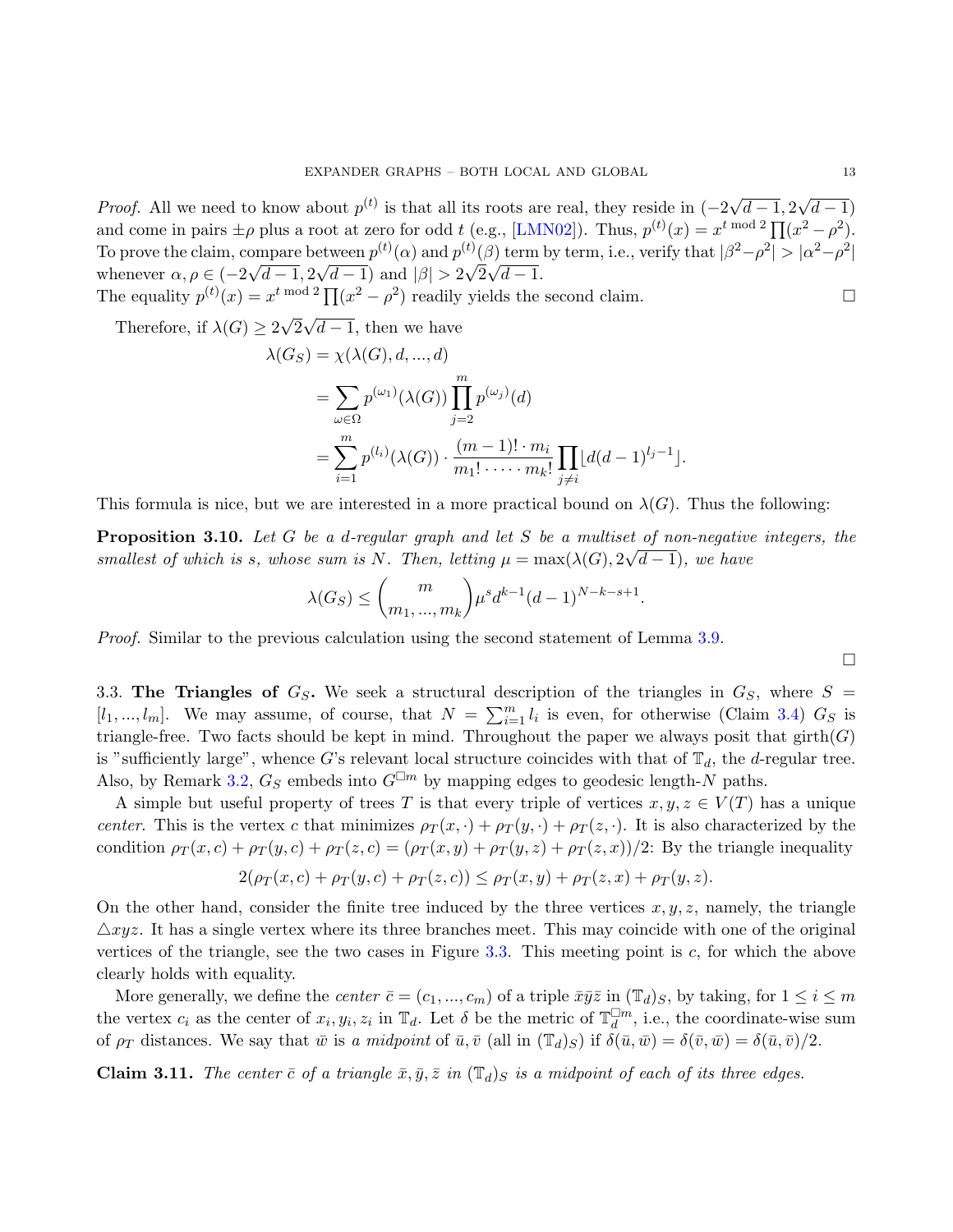

Figure 3: Possible triangles  $\triangle xyz$  in a tree. The edges represent paths of some length.

*Proof.* For each  $1 \leq i \leq m$ , the vertex  $c_i$  is the center of the triple  $x_i, y_i, z_i$  in  $\mathbb{T}_d$ , whence

$$
\rho_T(x_i, c_i) + \rho_T(y_i, c_i) + \rho_T(z_i, c_i) = (\rho_T(x_i, y_i) + \rho_T(y_i, z_i) + \rho_T(z_i, x_i))/2.
$$

Summing over  $i$ , we get

$$
\delta(\bar{c}, \bar{x}) + \delta(\bar{c}, \bar{y}) + \delta(\bar{c}, \bar{z}) = \frac{1}{2}(\delta(\bar{x}, \bar{y}) + \delta(\bar{x}, \bar{z}) + \delta(\bar{y}, \bar{z})) = \frac{3}{2}N.
$$

Coordinatewise,  $\rho_T(z_i, c_i) + \rho_T(c_i, y_i) = \rho_T(z_i, y_i)$ , since  $c_i$  is on the path between  $z_i$  and  $y_i$  in the tree. Hence  $\delta(\bar{z}, \bar{c}) + \delta(\bar{c}, \bar{y}) = \delta(\bar{y}, \bar{z})$  and thus  $\delta(\bar{c}, \bar{x}) = \frac{1}{2}N$ .  $\frac{1}{2}N$ .

Remark 3.12. Note that a related question arises in the proof of Theorem [5.1](#page-21-0) concerning the geometric overlapping properties of  $G_S$ . That is, given an edge  $\bar{x}\bar{y} \in E_S$  whose midpoint is  $\mathfrak{m}$ , how many triangles with center  $\mathfrak{m}$  are incident to  $\bar{x}\bar{y}$ ?

3.4. Local Connectivity of  $G_S$ . We start with a necessary condition for  $L = (G_S)_v \cong ((\mathbb{T}_d)_S)_{(\xi,\ldots,\xi)}$ to be connected. Here we denote the connected components of  $\mathbb{T}_d \setminus \{\xi\}$  by  $B_1, ..., B_d$ . Figure [4](#page-15-0) can help the reader follow the calculations in this subsection.

<span id="page-13-0"></span>**Lemma 3.13.** If L is connected then either (i)  $0 \in S$ , or (ii) there is a positive  $s \in S$  such that  $2s \in S$ as well, or (iii) there are three distinct  $s, s', s'' \in S$  satisfying  $s'' = s + s'$ .

*Proof.* Here  $\rho$  is the metric of  $\mathbb{T}_d$ . If there is some  $\bar{u} \in L$  with  $u_1 = \xi$ , then necessarily  $0 \in S$ . Otherwise there must be an edge  $\bar{u}\bar{w}\in E(L)$  with, say,  $u_1\in B_1$ ,  $w_1\in B_2$ . But then  $\rho(u_1, w_1) = \rho(u_1, \xi) + \rho(w_1, \xi)$ . If  $\rho(u_1,\xi) = \rho(w_1,\xi)$ , we are in case (ii) and if they differ, case (iii) emerges.

The following two claims give a necessary and sufficient condition for connectivity for  $m = 2, 3$ .

<span id="page-13-1"></span>**Claim 3.14.** Let  $S = [p, q]$ , where  $q \geq p$  and  $q > 0$ . Then, L is connected if and only if p is even and  $q = 2p$ .

*Proof.* If L is connected, then  $b_S > 0$ , and Claim [3.4](#page-9-0) implies that p and q are even. By Lemma [3.13,](#page-13-0) either  $q = 2p$  or  $p = 0$ . The latter case is ruled out by Claim [3.4,](#page-9-0) since the relevant matrix is necessarily:

$$
\begin{bmatrix} 0 & q \\ 0 & q \\ 0 & q \end{bmatrix}
$$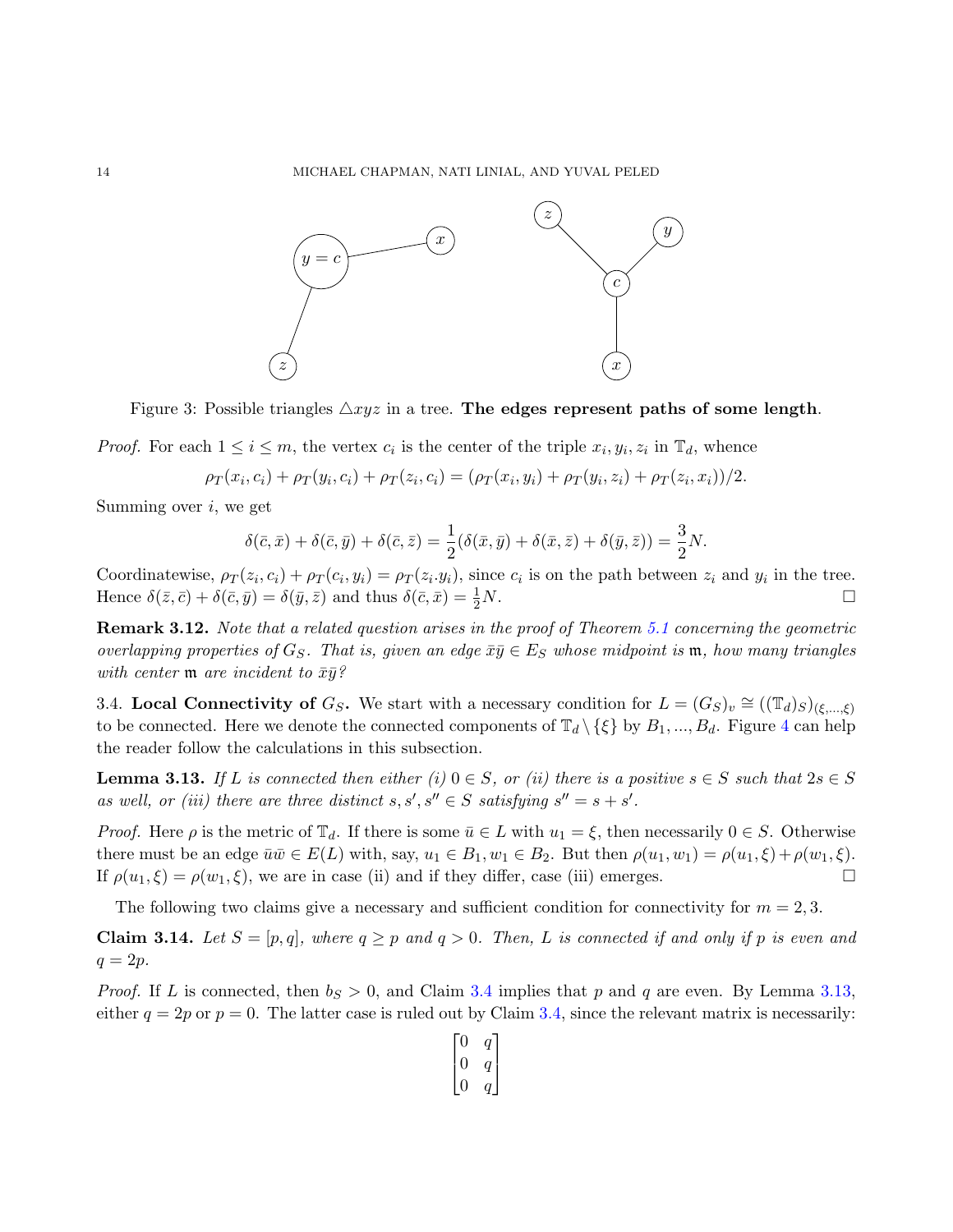whence the first coordinate cannot change and  $L$  is not connected. This shows the necessity of the condition  $q = 2p$ .

To prove sufficiency we need to exhibit a path between any two vertices in L, say  $(u_1, u_2) \in B_{\alpha_1} \times B_{\alpha_2}$ and a vertex in  $B_{\beta_1} \times B_{\beta_2}$ . We select a *pivot* vertex in  $B_{\gamma_1} \times B_{\gamma_2}$  with  $\gamma_1 \neq \alpha_1, \beta_1$  and  $\gamma_2 \neq \alpha_2, \beta_2$ , which they can both reach. Such  $\gamma_1, \gamma_2$  exist, since  $d \geq 3$ . So suppose  $\bar{\rho}((u_1, u_2), (\xi, \xi)) = (p, 2p)$ , and consider the following path:

<span id="page-14-0"></span>(3.1) 
$$
(p,2p) \xrightarrow{(2p,p)} (-p,2p) \xrightarrow{(2p,p)} (-2p,p) \xrightarrow{(p,2p)} (-2p,-p) \xrightarrow{(p,2p)} (-p,-2p).
$$

Here we use the following notation: A value  $x > 0$  in the *i*-th coordinate represents a vertex in  $B_{\alpha_i}$ at distance x from  $\xi$ , whereas  $-x$  represents a vertex in some  $B_{\delta}$  with  $\delta \neq \alpha_i$  at distance x from  $\xi$ . A pair  $(r, s)$  above an arrow indicates that we move r away from the vertex in the first coordinate, and s away in the second coordinate. For illustration refer to Figure [4,](#page-15-0) with  $p = 2, d = 3$ , to follow such a path in  $((\mathbb{T}_3)_{[2,4]})_{\bar{\xi}}$ .

$$
(x_{11}, x_{1111}) \xrightarrow{(4,2)} (x_{22}, x_{1112}) \xrightarrow{(4,2)} (x_{2111}, x_{11}) \xrightarrow{(2,4)} (x_{2112}, x_{22}) \xrightarrow{(2,4)} (x_{21}, x_{2111}).
$$

By the symmetry of the tree, [\(3.1\)](#page-14-0) provides a path between  $(u_1, u_2) \in B_{\alpha_1} \times B_{\alpha_2}$  and **every** vertex in  $B_{\gamma_1} \times B_{\gamma_2}$ , in particular to the chosen pivot vertex. Consequently, L is connected.

<span id="page-14-2"></span>**Claim 3.15.** Let  $S = [p, q, r]$ , where  $p \le q \le r$  and  $0 < r$ . Then L is connected if and only if  $p + q + r$ is even and one of the following holds:

- (1)  $r = p + q$  and either: p is even, or q is even and  $2p \ge q$ , or  $p = q$ ;
- (2)  $q = 2p$  and  $r \leq p + q$ , or  $r = 2p$ ;
- (3) p, q and r are even,  $4p \geq 2q \geq r$  and either  $r = 2p$  or  $r = 2q$  or  $q = 2p$ .

**Remark 3.16.** There is also a criterion for the connectivity of L when all members of S are even for larger  $|S|$ . We omit the (very technical) details.

*Proof.* By Lemma [3.13,](#page-13-0) if L is connected, then one of the following must hold

<span id="page-14-1"></span>(3.2) 
$$
(i) r = p + q; (ii) q = 2p; (iii) r = 2p; (iv) r = 2q; (v) p = 0.
$$

We start with case (v), i.e.,  $p = 0$  and show that this is included in case (i). Since  $b_S > 0$ , by Claim [3.6](#page-10-1) either q and r are both even, or  $p + q \geq r$ . The second case is just  $q = r$  and we refer to the  $r = p + q$ case. If  $r > q$  and both are even, then the matrix from Claim [3.4](#page-9-0) must have a column of 0's. As in the proof of Claim [3.14,](#page-13-1) this implies that L is disconnected.

We turn to show that if (i) holds, i.e.,  $r = p + q$ , then we are in case (1). If p, q, r are all even, this is clear. Otherwise, one of p, q, r is even, call this number x and the other two, called  $y, z$  are odd. Since L is connected there must be an edge in  $E(L)$  that permutes the distance profile of a vertex in L by an odd permutation. Thus an odd permutation on S should be realizable by a matrix as in Claim [3.4.](#page-9-0) What can such a matrix look like? The element  $x$  cannot be a fixed point of this permutation since it must appear exactly once in each column of the matrix. The only odd permutations we can thus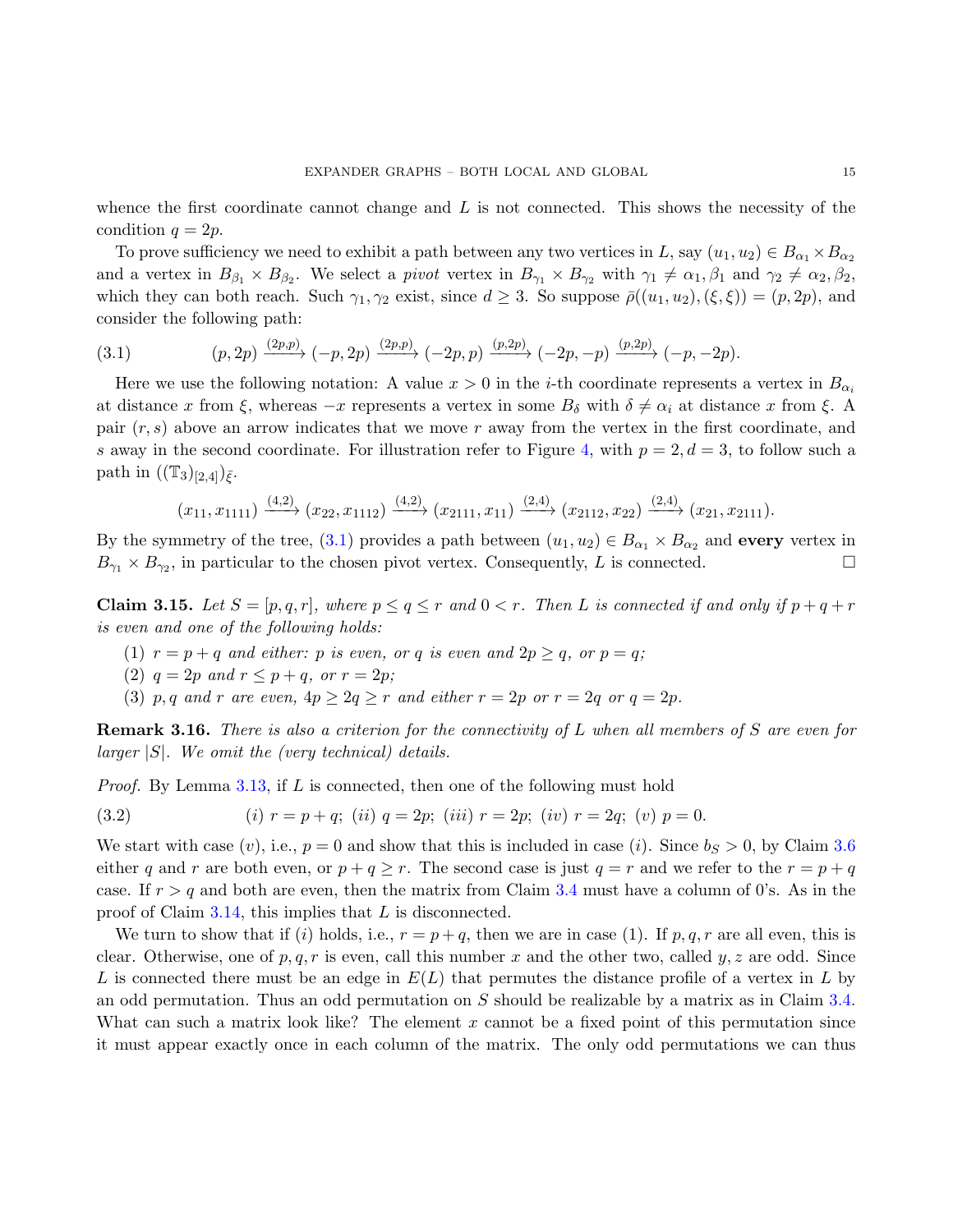<span id="page-15-0"></span>

Figure 4: The ball of radius 4 around the vertex  $\xi$  in  $\mathbb{T}_3$ . In  $\mathbb{T}_3 \setminus \xi$  the connected component of  $x_i$  is  $B_i$ . Thus  $B_1$ ,  $B_2$  and  $B_3$  are comprised of the brown, purple and the black vertices, respectively. Note that  $(\xi, x_{1111}, x_{1121})$  is an equilateral triangle with center  $x_{11}$ , namely all its edges are of length 4 and all the paths betwen the vertices go through  $x_{11}$ . This illustrates how, for p even, one can move from a vertex at distance  $p$  from the origin to another one of the same distance using a length  $p$  path.

realize are the transpositions  $x \leftrightarrow y$  and  $x \leftrightarrow z$ . Consider the case  $x \leftrightarrow z$  (the other case is identical).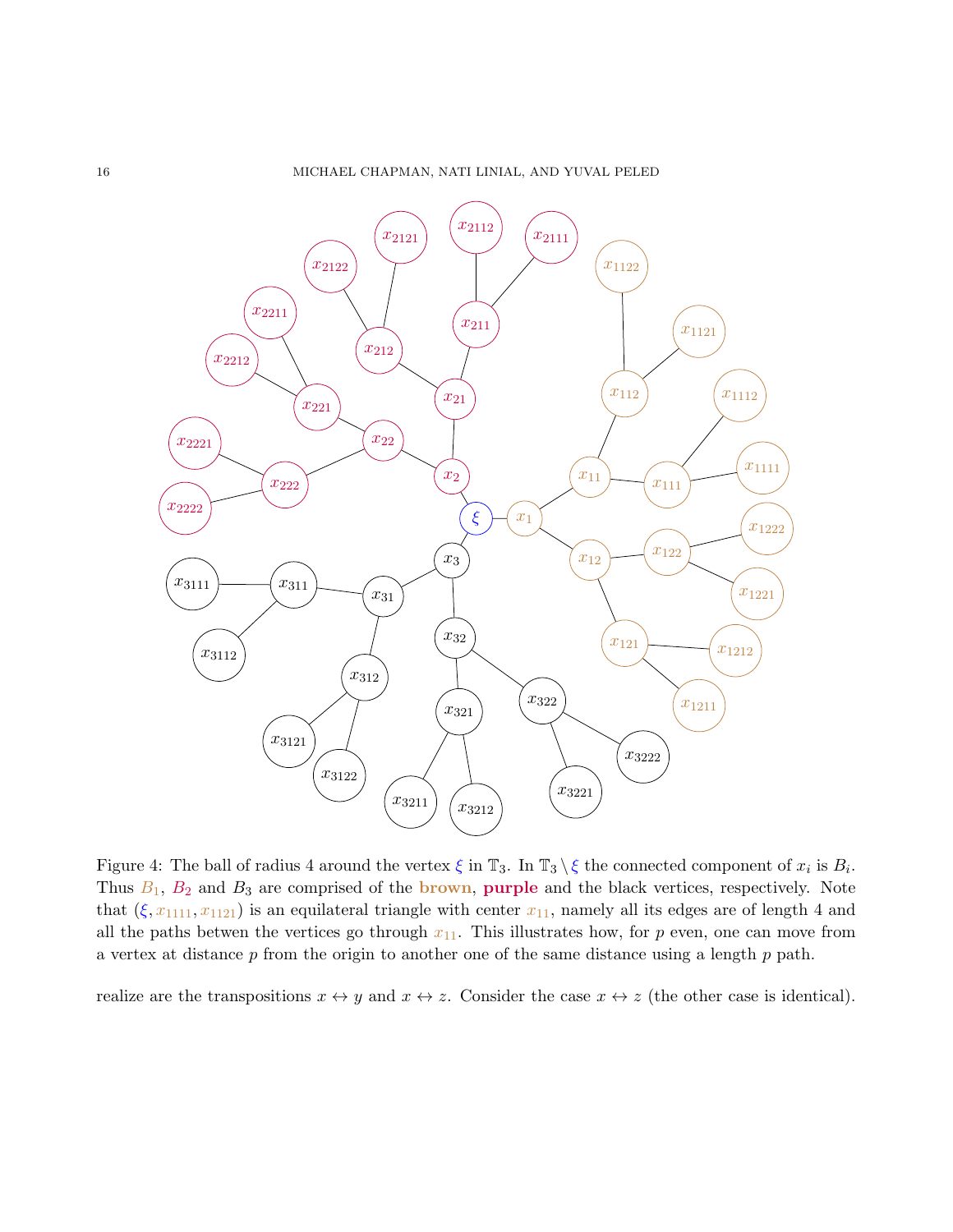It can be realized only by the following matrices (up to rearrangement of columns):

$$
\begin{bmatrix} x & y & z \\ y & x & z \\ z & y & x \end{bmatrix}
$$
 or 
$$
\begin{bmatrix} x & y & z \\ z & x & y \\ z & y & x \end{bmatrix}
$$

Both matrices contain columns comprised of the triplets x, z, z and x, y, y, whence  $2z \geq x$  and  $2y \geq x$ . We next work out the correspondence between the multisets  $[p, q, r] = [x, y, z]$ . If  $x = p$ , then these two conditions are satisfied automatically. If  $x = q$ , then  $q \le 2p$ . Finally if  $x = r$ , then  $2p \le p + q = r \le 2p$ and  $r = 2p = 2q$ . In all cases (1) is satisfied.

We next assume that  $r \neq p + q$ . If p, q, r are not all even, the argument involving odd permutation tables applies and the triangle inequality yields that  $r < p + q$ . But p is odd by [\(3.2\)](#page-14-1), so that one of q, r is even and one is odd. If r is the even one, then the odd permutation table analysis yields  $r \leq 2p$ . But we are necessarily in case *(iii)* or *(iv)* so that  $2p \leq r$ . It follows that  $r = 2p$ . On the other hand, if q is the even one then (ii)  $q = 2p$  must be satisfied. We have arrived at case (2).

In the only remaining case p, q, r are all even and  $r \neq p + q$ . We scan cases  $(ii), (iii), (iv)$ .

- If  $r = 2p$ , then clearly  $4p = 2r \geq 2q \geq 2p = r$ ;
- We claim that  $r = 2q$  implies  $2p \geq q$ . Otherwise p can appear only with itself in a column of a permutation table, and L is disconnected;
- Likewise  $q = 2p$  implies  $2q \geq r$ . Otherwise r can appear only with at least one more r in the same column, contrary to L being connected.

In all these scenarios we are in case (3).

It only remains to verify that under these conditions  $L$  is connected. Again we do so by exhibiting a path between any two given vertices via a properly chosen pivot vertex. Say that one vertex with profile  $(p, q, r)$  is in  $B_{\alpha_1} \times B_{\alpha_2} \times B_{\alpha_3}$  and one in  $B_{\beta_1} \times B_{\beta_2} \times B_{\beta_3}$  and its profile is any given permutation  $\pi$  of  $(p, q, r)$ .

We consider only the case where p is even and  $r = p + q$ . The other cases are handled similarly. We start by reaching an all-negative distance profile as follows.

<span id="page-16-0"></span>
$$
(3.3) \qquad (p,q,p+q) \xrightarrow{(p+q,p,q)} (-q,p+q,p) \xrightarrow{(p,q,p+q)} (-(p+q),p,-q) \xrightarrow{(q,p+q,p)} (-p,-q,-(p+q)).
$$

As before, a value  $x > 0$  in the *i*-th coordinate represents a vertex in  $B_{\alpha_i}$  at distance x from  $\xi$ , whereas  $-x$  represents a vertex in some  $B_{\delta}$  with  $\delta \neq \alpha_i$  at distance x from  $\xi$ . A triplet  $(r, s, t)$  above an arrow indicates that we move  $r$  away from the vertex in the first coordinate,  $s$  from the one in the second coordinate and t in the third. Even permutations  $\pi$  can be realized through an additional step

$$
(-p,-q,-(p+q)) \xrightarrow{(p+q,p,q)} (-q,-(p+q),-p) ; (-p,-q,-(p+q)) \xrightarrow{(q,p+q,p)} (-(p+q),-p,-q).
$$

Our solution for odd  $\pi$  depends on the fact that p is even, viz.,

<span id="page-16-1"></span>
$$
(3.4) (-p,-q,-(p+q)) \xrightarrow{(p+q,q,p)} (-q,-p,-(p+q)) ; (-p,-q,-(p+q)) \xrightarrow{(p+q,p,q)} (-(p+q),-q,-p).
$$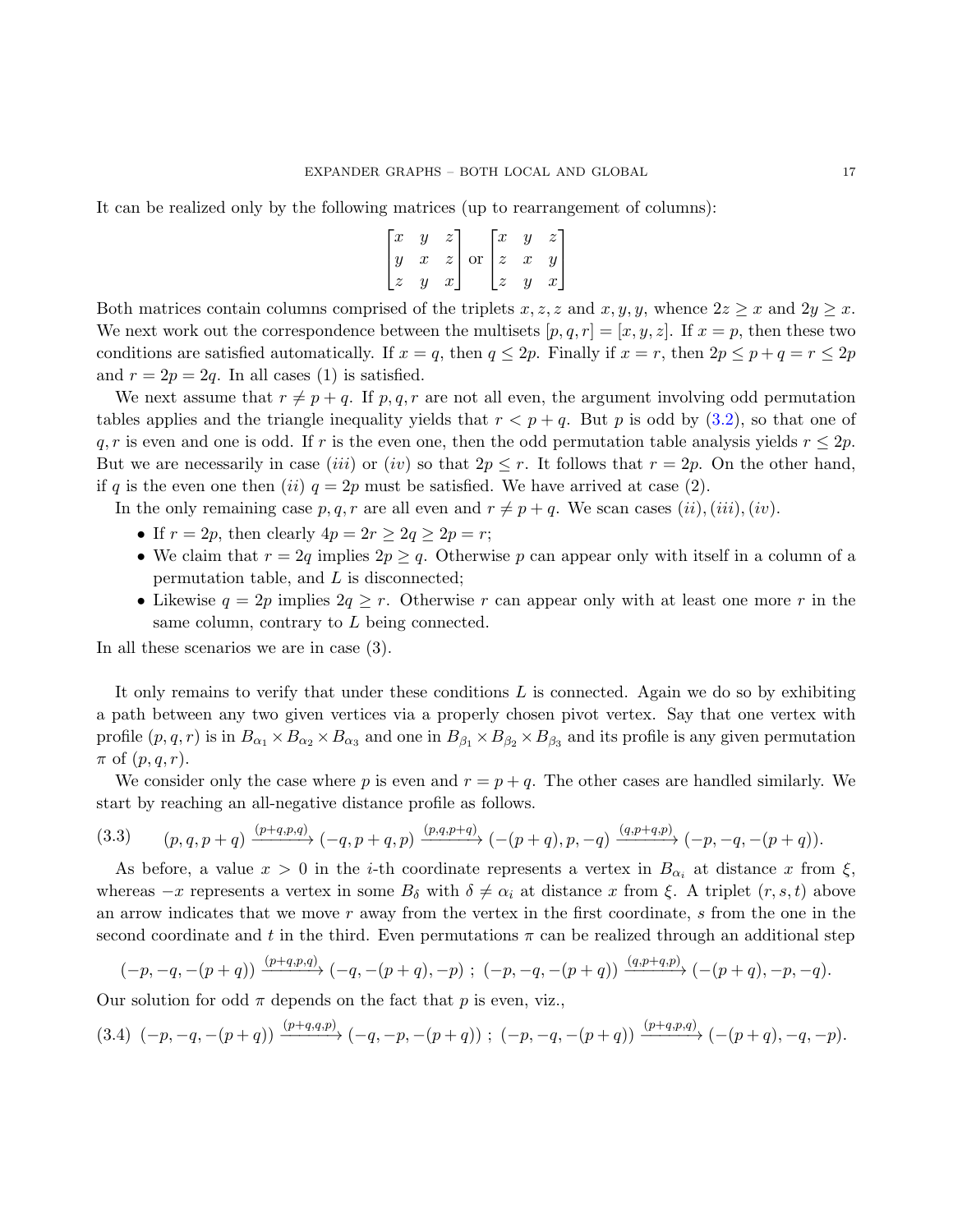Finally, to reach  $(-p, -(p+q), -r)$ , we proceed as follows:

$$
(-q,-p,-(p+q)) \xrightarrow{(p+q,q,p)} (-p,-(p+q),-q).
$$

Thus, 5 steps suffice to move from any vertex in  $B_{\alpha_1} \times B_{\alpha_2} \times B_{\alpha_3}$  to any vertex in  $B_{\delta_1} \times B_{\delta_2} \times B_{\delta_3}$ where  $\delta_i \neq \alpha_i$  for all i. Consequently diam(L)  $\leq 10$  when p is even and  $r = p+q$ . Similar bounds apply for all relevant choices of p, q, r.

Examples 3.17. Again we use Figure [4](#page-15-0) to illustrate the arguments in the preceding discussion. Pick  $d = 3, p = q = 2, r = p + q = 4$ , and let us find a path from  $(x_{11}, x_{11}, x_{1111})$  to  $(x_{31}, x_{2212}, x_{11})$ . We do not necessarily find a shortest path, since we insist on using a pivot vertex. In order to satisfy the requirement that  $\delta_i \neq \alpha_i, \beta_i$  the pivot must belong to  $B_2 \times B_3 \times B_j$  for some  $j \neq 1$ . Let us choose, e.g.,  $(x_{21}, x_{31}, x_{2111})$  as pivot. By the recipe from the previous proof, we can proceed as follows:

$$
(x_{11}, x_{11}, x_{1111}) \xrightarrow{(4,2,2)} (x_{21}, x_{1111}, x_{11}) \xrightarrow{(2,2,4)} (x_{2111}, x_{11}, x_{21}) \xrightarrow{(2,4,2)} (x_{21}, x_{31}, x_{2111})
$$
  

$$
(x_{31}, x_{2212}, x_{11}) \xrightarrow{(4,2,2)} (x_{22}, x_{22}, x_{1111}) \xrightarrow{(2,4,2)} (x_{2211}, x_{31}, x_{11}) \xrightarrow{(2,2,4)} (x_{22}, x_{3111}, x_{22})
$$
  

$$
\xrightarrow{(2,2,4)} (x_{21}, x_{31}, x_{2111}).
$$

Namely, we found a path of length 7 between them. In the proof we bound the distance from above by twice the longest path to the pivot.

*Proof of Theorem [1.5.](#page-2-3)* As Proposition [3.10](#page-12-1) shows,  $G<sub>S</sub>$  is a (global) expander. The analysis of its local spectral expansion is slightly more complex: Let L be the link of  $G_S$  (All the links are isomorphic as graphs). Denote its edge expansion by  $\delta$  and its spectral expansion by  $\epsilon$ . Cheeger's inequality

$$
\delta \le \sqrt{b_S^2 - \lambda(L)^2}
$$

yields

$$
\lambda(L) \leq \sqrt{b_S^2 - \delta^2}
$$

and therefore  $\epsilon \geq 1$  – <sup>1</sup>  $1-\left(\frac{\delta}{\hbar c}\right)$  $\overline{b_S}$  $\int_0^2$ . For fixed  $S = [p, q, p + q]$  with p and q even, b<sub>S</sub> depends only on d. Next we derive two lower bounds on  $\epsilon$ , called  $\beta_1(d)$ ,  $\beta_2(d)$ . Let  $\gamma(d) = \max(\beta_1(d), \beta_2(d))$ . Clearly,  $\epsilon \geq \gamma(d)$ . We obtain a lower bound on the spectral expansion that does not depend on d, namely the minimum of  $\gamma$ . While the qualitative statement of the theorem already follows by considering only  $\beta_2$ , involving  $\beta_1$  improves the actual bound.

Babai [\[Bab91\]](#page-27-1) attributes to Aldous the observation that every vertex transitive graph with diameter  $\Delta$  has vertex expansion at least  $\frac{1}{2\Delta}$ . As shown, our graph has diameter  $\leq 10$ , so that  $\delta \geq \frac{1}{20}$ , and hence  $\epsilon \geq 1$  – <sup>1</sup>  $1 - \left(\frac{1}{20l}\right)$  $\overline{20b_S}$ )<sup>2</sup>. This bound  $\beta_1 = \beta_1(d)$  is a decreasing function of d.

To derive the second lower bound  $\beta_2(d)$ , we return to our calculation of the diameter. The argument involving the pivot vertex yielded the connectivity of the link. However, the same idea implies much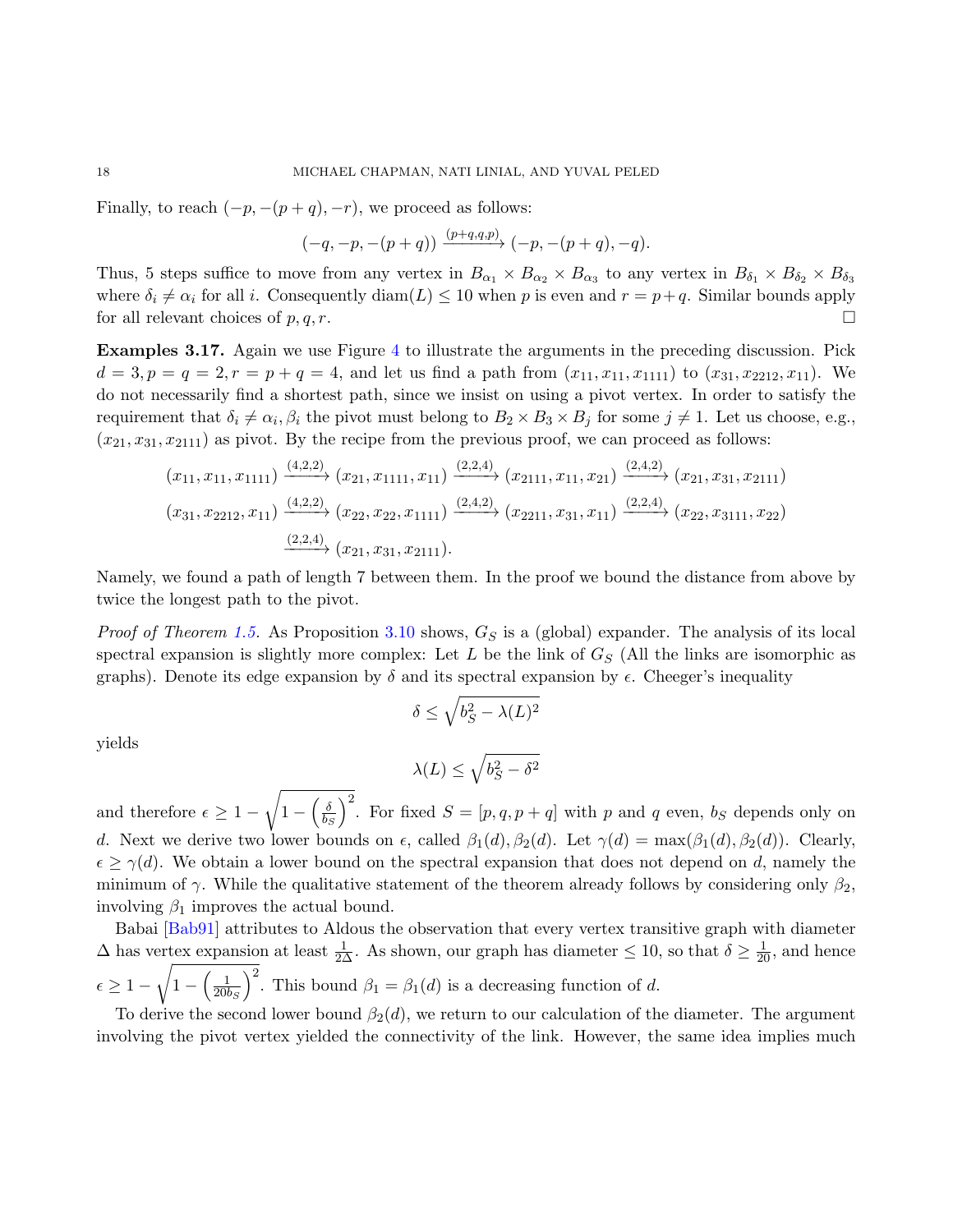more. Namely, every two (not necessarily distinct) vertices of the link  $\bar{x} = (x_1, x_2, x_3)$  and  $\bar{y} = (y_1, y_2, y_3)$ are connected by many paths of length 10. Let

$$
C_i = \bigcup_{B_j \cap \{x_i, y_i\} = \emptyset} B_j.
$$

These  $C_i$ 's are exactly all connected components of  $\mathbb{T}_d \setminus {\xi}$  disjoint from the *i*-th coordinates of  $\bar{x}, \bar{y}$ . The set  $\overline{C} = C_1 \times C_2 \times C_3$  contains all possible pivots from the previous argument. Clearly the number of paths from  $\bar{x}$  to  $\bar{C}$  is the same as the from  $\bar{y}$  to  $\bar{C}$ . Moreover, the number of length 5 paths from  $\bar{x}$ to any vertex in  $\bar{C}$  is the same, and if this number is n, then there are at least  $m := \frac{n^2}{\sqrt{2}}$  $\frac{n^2}{|\bar{C}\cap L|} \geq \frac{n^2}{|L|}$  $\frac{n^2}{|L|}$  paths of length 10 from  $\bar{x}$  to  $\bar{y}$ . We now seek a lower bound on n. Each arrow in [\(3.3\)](#page-16-0) and [\(3.4\)](#page-16-1) represents at least  $(d-2)^{p+q}$  possible edges. In addition, when p, q and r are all even, one can use the move

(3.5) (p, q, r) (p,q,r) −−−−→ (p, q, r),

which also represents at least  $(d-2)^{p+q}$  edges. Therefore, we can arrive at an all-negative distance profile in **exactly** 5 moves (If we arrive too early, we use steps  $(3.5)$ ). Thus the number of such paths is at least  $(d-2)^{5p+5q}$ . By symmetry, a fraction  $(\frac{d-2}{d-1})^3$  of these paths fall in  $\overline{C}$ , so that

<span id="page-18-0"></span>
$$
n \ge (d-2)^{5p+5q} \left(\frac{d-2}{d-1}\right)^3
$$

.

Recall that the number of vertices in  $L$  is

$$
a_S = 6d^3(d-1)^{2p+2q-3}
$$
 or  $3d^3(d-1)^{2p+2q-3}$ ,

and its regularity is  $b_S \leq 36d^{p+q}$ . Therefore, the number of length 10 paths from  $\bar{x}$  to  $\bar{y}$  is at least

$$
m \ge \frac{(d-2)^{10p+10q+6}}{6d^{2p+2q+6}}.
$$

Let X and Y be  $N \times N$  non-negative symmetric matrices with zero trace whose Perron eigenvector is the all-ones vector  $\overrightarrow{1}$ , and let  $Z = X + Y$ . Then Z's second eigenvalue equals  $\lambda_2(Z) = \max uZu^T$ , where the maximum is over all unit vectors u that are orthogonal to  $\overrightarrow{1}$ . Therefore,  $\lambda_2(Z) \leq \lambda_2(X) + \lambda_2(Y)$ . A similar argument yields  $0 > \lambda_N(Z) \ge \lambda_N(X) + \lambda_N(Y)$ . If, as usual we denote  $\lambda := \max{\lambda_2, |\lambda_N|\}$ , we conclude that  $\lambda(Z) \leq \lambda(X) + \lambda(Y)$ . Apply this to  $X = (A^{10} - mJ), Y = mJ$  where A is L's adjacency matrix, to conclude that

$$
\lambda(L)^{10} \le \lambda(A^{10} - mJ) + \lambda(mJ) \le \deg(A^{10} - mJ) = \deg(L)^{10} - m\overbrace{|L|}^{=a_S},
$$

since  $\lambda(mJ) = \lambda(J) = 0$  and the second largest eigenvalue cannot exceed the degree. Therefore

$$
\left(\frac{\lambda(L)}{\deg(L)}\right)^{10} \le 1 - \frac{ma_S}{b_S^{10}} \le 1 - \frac{(d-2)^{12p+12q+6}}{6^{20}d^{12p+12q+6}}
$$

and thus

$$
\epsilon \ge 1 - \frac{\lambda(L)}{\deg(L)} \ge 1 - \sqrt[10]{1 - \frac{(d-2)^{12p+12q+6}}{6^{20}d^{12p+12q+6}}},
$$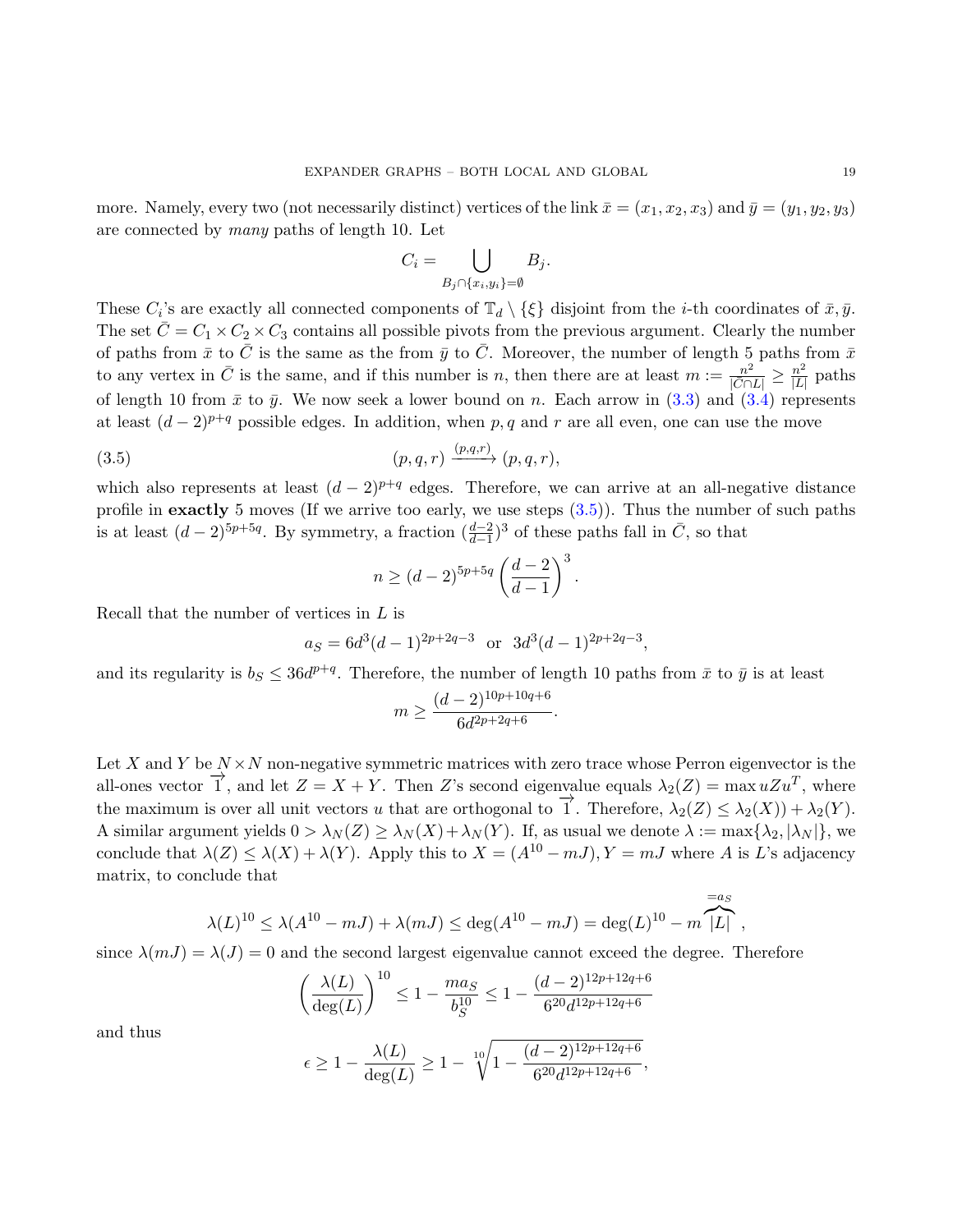which is an increasing function of d. Together with the previous bound this proves our claim.

Remark 3.18. This method applies to other choices of S, but we do not elaborate on that. Numerical calculations suggest that the actual normalized spectral gap does not even depend on d. If true, a proof of this would require another approach.

### 4. Some Concrete Explicit Constructions

<span id="page-19-0"></span>4.1. The case  $S = [1, 1, 0]$ . Recall the concrete description of  $G<sub>S</sub>$  from the introduction: Take three copies of a  $d$ -regular non-bipartite graph  $G$  of girth bigger than 3 and have a token move on each of them. At every step two of the tokens move to a neighboring vertex and the third token stays put. The resulting graph  $G_S$  is  $(3d^2, 2d)$ -regular, it is connected (Claim [3.8\)](#page-11-1) and has connected links (Claim [3.15\)](#page-14-2). Let  $v_1, \ldots, v_d$  be the neighbors of  $v_0 \in V(G)$ . We turn to study the spectrum of  $L = (G_S)_{(v_0, v_0, v_0)}$ , the link of  $(v_0, v_0, v_0)$  in  $G_S$ . The graph L is tripartite with parts  $V_1, V_2, V_3$ , where  $V_1 = \{(v_0, v_i, v_j) \mid 1 \leq i, j \leq d\}$ , and likewise for  $V_2, V_3$ . Edges between  $V_2$  and  $V_3$  are defined via  $(v_i, v_j, v_0) \sim (v_{i'}, v_0, v_{j'})$  iff  $i' = i$ . The two other adjacency conditions are similarly defined.(E.g. see Figure 3 for the  $d = 3$  case).

<span id="page-19-1"></span>**Lemma 4.1.** The eigenvalues of L are  $2d, d, 0, -d$  with multiplicities  $1, 3(d-1), 3(d-1)^2, 3d-1$ respectively.

Proof. Since eigenspaces corresponding to distinct eigenvalues are mutually orthogonal, it suffices to provide a total of  $3d^2$  linearly independent eigenvectors with the appropriate eigenvalues.

The simple eigenvalue  $2d$  corresponds to the all-1's vector Since  $L$  is connected and  $2d$ -regular.

The eigenspace of d: For  $\alpha \in \{1, 2, 3\}$  and  $\beta \in \{1, ..., d\}$ , let  $S_{\alpha, \beta}$  be the set of those vertices in L whose  $\alpha$ -th coordinate is  $v_\beta$ . Note that the subgraph of L spanned by  $S_{\alpha,\beta}$  is a complete bipartite graph  $K_{d,d}$ . Also,  $V_{\alpha}$  is an independent set, so for  $\beta \neq \gamma$ , there are no edges between  $S_{\alpha,\beta}$  and  $S_{\alpha,\gamma}$ . It follows that for every  $\beta \neq 1$ , the vector  $\chi_A - \chi_B$  is an eigenvector with eigenvalue d, where  $A = S_{\alpha,1}$ and  $B = S_{\alpha,\beta}$ . It is easily verified that these  $3(d-1)$  vectors are linearly independent.

Here is a list of  $3(d-1)^2$  linearly independent vectors in the eigenspace of 0. Each of these vectors has a support of 4. For every  $i, j \neq 1$  we take the vector with a 1 coordinate at  $(v_1, v_1, v_0), (v_i, v_j, v_0)$ and  $-1$  at  $(v_1, v_j, v_0), (v_i, v_1, v_0)$ . The three cyclic permutations of these vectors are included as well.

Finally we give 3d vectors with eigenvalue  $-d$ . They sum to the zero vector and this is the only linear relation that they satisfy. By omitting one of them we have  $3d - 1$  linearly independent eigenvectors with eigenvalue  $-d$ . We describe d of the vectors and get the factor of 3 by rotations. The i-th vector in this list  $(i = 1, \ldots, d)$  has the form  $\chi_A - \chi_B$ , where  $A = \{(v_i, v_0, v_j)|j = 1, \ldots, d\}$ , and  $B = \{(v_i, v_j, v_0)|j = 1, \ldots, d\}.$ 

4.2. The case  $S = [1, 2, 3]$ . Here  $G_S$  is  $(6d^3(d-1)^3, 2(d-1)^2(4d-7))$ -regular. It is connected and so are its links. It also has interesting spectral properties, since by Proposition  $3.10$ , if G is Ramanujan, then  $\lambda(G_S) \leq 12d^2(d-1)^{7/2}$ . Actually, a similar conclusion can be drawn whenever G has a substantial spectral gap.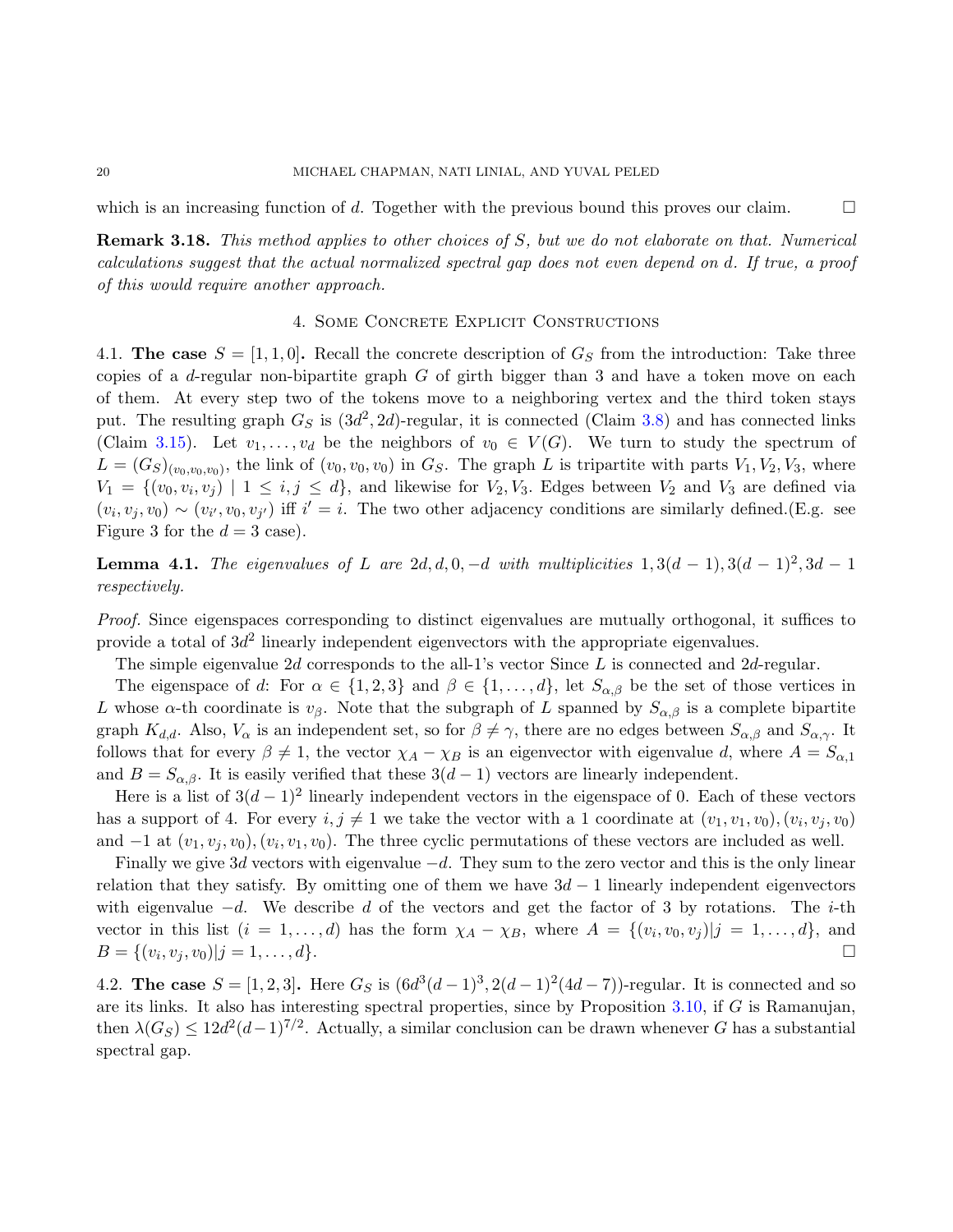#### 5. The perspective of high dimensional expansion

<span id="page-20-0"></span>The study of  $(a, b)$ -regular graphs can be cast in the language of simplicial complexes. Let us recall some basic facts from that theory. Let X be a simplicial complex, and  $\sigma$  a face in X. The link of  $\sigma$  in X is the following simplicial complex:

$$
X_{\sigma} = \{ \tau \in X \mid \sigma \cap \tau = \emptyset, \sigma \cup \tau \in X \}.
$$

The *i*-th skeleton  $X^{(i)}$  of X is the simplicial complex that is comprised of all faces of X of dimension  $\leq i$ .

Associated with a graph  $G = (V, E)$  is its *clique complex*  $\mathcal{C}_G$ , whose vertex set is V and  $S \subseteq V$  is a face of it if and only if S spans a clique in G. Hence G is  $(a, b)$ -regular if and only if the 1-skeleton  $\mathcal{C}_G^{(1)}$ G is a-regular and the link of every vertex  $v \in C_G^{(2)}$  is a b-regular graph. If G is an  $(a, b)$ -regular graph, then the number of 2-faces in  $\mathcal{C}_C^{(2)}$  $G^{(2)}$  is  $\frac{abn}{6}$ .

This section contains both negative and positive results. The negative results are mainly about the  $[1, 1, 0]$ -polygraphs and the positive ones are about  $[1, 2, 3]$ -polygraphs.

There is a considerable body of research, mostly quite recent on expansion in high dimensional simplicial complexes. Several different ways were proposed to quantify this notion. For the definitions of cosystolic and coboundary expansion, see e.g., [\[EK16\]](#page-28-4).

5.1.  $[1, 1, 0]$ -polygraphs have poor discrepancy. For every base graph G, there are two sets in  $G_{[1,1,0]}$ , each containing  $\frac{1}{8}$  of the vertices with no edges between them. Namely, let  $A \subseteq V(G)$  of size  $|A| = \frac{1}{2}$  $\frac{1}{2}|V(G)|$ . Clearly, there are no edges between  $A^3 = \{(a_1, a_2, a_3): a_1, a_2, a_3 \in A\}$  and  $(A^c)^3$ . A similar construction can be given whenever S contains a zero. In contrast,  $[1, 2, 3]$ -polygraphs exhibit better discrepancy properties, and in particular have the geometric overlap property, see below.

5.2. Coboundary expansion. This part is inspired by work in progress of Luria, Gundert and Rosenthal (e.g., Section 3 of the lecture notes [\[Cha\]](#page-27-2)). They showed that Conlon's hypergraph [\[Con17\]](#page-28-6) contains small non-trivial cocycles and thus is not a cosystolic expander and a fortiori not a coboundary expander either. Here we only provide a cocycle which is not a coboundary.

Again, let G be a non-bipartite d-regular graph with girth larger then 3, and  $\Gamma = G_{[1,1,0]}$ . We exhibit a set  $A \subseteq E(\Gamma)$  such that:

- (1) Every triangle in  $\Gamma$  has exactly two edges from A;
- (2) A is not a cut in  $\Gamma$ .

It follows that the characteristic function of A is a non-trivial cocycle, implying that the 2-skeleton of Γ's clique complex has a non-trivial first  $\mathbb{F}_2$ -cohomology and is thus not a coboundary expander.

The distance profile of every edge in  $\Gamma$  is one of three:  $(0, 1, 1), (1, 1, 0)$  or  $(1, 0, 1)$ , and every triangle has exactly one edge of each kind. The set A of those edges whose profile is  $(1, 1, 0)$  or  $(1, 0, 1)$  clearly satisfies condition (1). To show condition (2) we find an odd cycle in the graph  $(V(\Gamma), A)$ . Since G is non-bipartite, it has an odd cycle, say  $v_1, \ldots, v_\ell, v_1$ . But then

$$
(v_1, v_1, v_1), (v_2, v_2, v_1), ..., (v_{\ell}, v_{\ell}, v_1), (v_1, v_1, v_1)
$$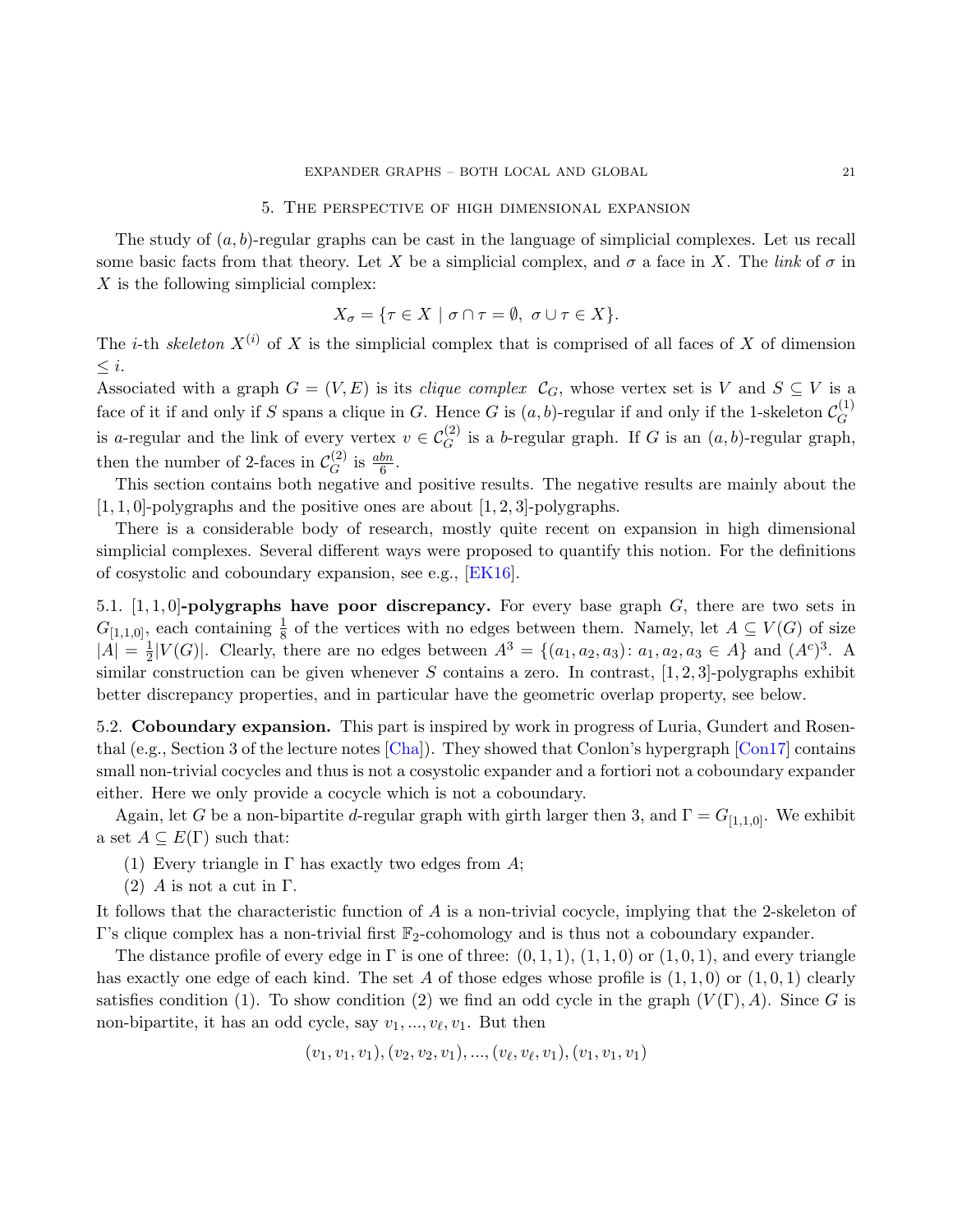is an odd cycle in  $(V(\Gamma), A)$ .

We note that this argument fails for  $S = \begin{bmatrix} 1 & 2 & 3 \end{bmatrix}$ . On the other hand, this argument does work for  $S = \langle 1, 1, 2 \rangle$ , showing that even a zero-free S need not yield coboundary expansion.

5.3. Geometric overlap property. Let X be a 2-dimensional simplicial complex. Consider an embedding of  $V(X) \to \mathbb{R}^2$  with the induced affine extension to X's edges and faces. If for every such an embedding there is a point in  $\mathbb{R}^2$  that meets at least an  $\alpha$ -fraction of the images of X's 2-faces, we say that X has the  $\alpha$ -geometric overlap property. Work in this section and the following one is inspired by [\[Con17\]](#page-28-6). Here is our main theorem on this subject.

<span id="page-21-0"></span>**Theorem 5.1.** Let G be a d-regular graph with girth larger then 9,  $d > d_0$  and  $\lambda(G) < \epsilon_0 d$ . Then  $G_{[1,2,3]}$  has the  $\alpha_0$ -geometric overlap property. Here  $d_0, \epsilon_0, \alpha_0 > 0$  are absolute constants.

Proof. The first ingredient of our argument comes from Bukh's proof of the Boros-Füredi theorem [\[Buk06\]](#page-27-3). A fan of three lines in the plane that pass through a point x splits  $\mathbb{R}^2$  into 6 sectors. For every finite  $X \subset \mathbb{R}^2$ , there is such a fan where each sector contains at least  $\frac{|X|}{6}$  $\frac{\lambda}{6}$  points of X. But then  $x$  resides in every triangle whose three vertices come from non-contiguous sectors of the fan. Thus it suffices to show that if  $A, B, C \subset V(G_{[1,2,3]})$  are disjoint subsets of size  $\lfloor \frac{|V(G_{[1,2,3]})|}{6} \rfloor$  $\frac{[1,2,3])|}{6}$   $\rfloor = \lfloor \frac{n^3}{6}$  $\frac{v^3}{6}$  each, then a constant fraction of the triangles in  $G_{[1,2,3]}$  are in  $T(A, B, C)$ , i.e., they meet A, B and C.

Using the expander mixing lemma (=EML), we derive an estimate of  $|E_{1,2,3}(A, B)|$  and show that the density of the A, B edges is very close to the overall edge density of  $G_{[1,2,3]}$ . We assign a midpoint to every directed  $A \rightarrow B$  edge  $u \rightarrow v$  (recall subsection [3.3\)](#page-12-0). The crucial property of this midpoint is that  $d^3 - O(d^2)$  of its  $d^3$  neighbors in  $G_{[1,1,1]}$  form together with  $u, v$  a triangle in  $G_{[1,2,3]}$ . This gives us a good lower bound on the number of triangles in  $G_{[1,2,3]}$  that have exactly one vertex in A and one in  $B$ . Next we need to show that however we choose  $C$ , many of these triangles have a vertex also in C. To this end, we apply the EML to M and C in  $G_{[1,1,1]}$ , where M is the multiset of all midpoints created as above. Here C is an arbitrary set of  $\lfloor \frac{n^3}{6} \rfloor$  $\frac{h^3}{6}$  vertices outside  $A \cup B$ .

We turn to carry out this plan now. By Proposition [3.10,](#page-12-1)  $\lambda(G_{[1,2,3]}) \leq 6\mu d^2(d-1)^3$ , where  $\mu =$  $\max(\lambda(G), 2\sqrt{d-1})$ , and the EML yields:

$$
\frac{n^3}{6}(d-1)^3d^2(d+6\mu) \ge |E_{[1,2,3]}(A,B)| \ge \frac{n^3}{6}(d-1)^3d^2(d-6\mu)
$$

Let  $u = (u_1, u_2, u_3) \in A$ ,  $v = (v_1, v_2, v_3) \in B$  be neighbors in  $G_{[1,2,3]}$  and suppose that their distance profile is  $(1, 2, 3)$ , in this order. The vertices  $u_2, v_2$  have a unique common neighbor in G, called w. Also, let  $z_1, z_2$  be the vertices on the shortest path from  $u_3$  to  $v_3$ . Then  $\mathfrak{m} = (u_1, v_2, z_1)$  is a midpoint of the directed edge  $u \to v$ . Let  $x = (x_1, x_2, x_3)$  be a neighbor of  $\mathfrak m$  in  $G_{[1,1,1]},$  i.e.,  $x_1u_1, x_2v_2, x_3z_1 \in E(G)$ . It is easily verified that if in addition  $x_1 \neq v_1$ ,  $x_2 \neq w$ , and  $x_3 \neq u_3$ ,  $z_2$ , then uvx is a triangle in  $G_{[1,2,3]}$ . Clearly  $(d-1)^2(d-2) = d^3 - O(d^2)$  of the  $d^3$  neighbors of m satisfy these additional conditions. Figure [5](#page-22-0) provides a local view of the three factors of  $G_{[1,2,3]}$ .

Clearly the midpoint we chose for  $v \to u$  differs from the one we choose for  $u \to v$ . Let  $M = M(A, B)$ be the multiset of all such midpoints (for both  $A \to B$  and  $B \to A$  edges). Let C be a set of  $\lfloor \frac{n^3}{6} \rfloor$  $\frac{\nu^3}{6}$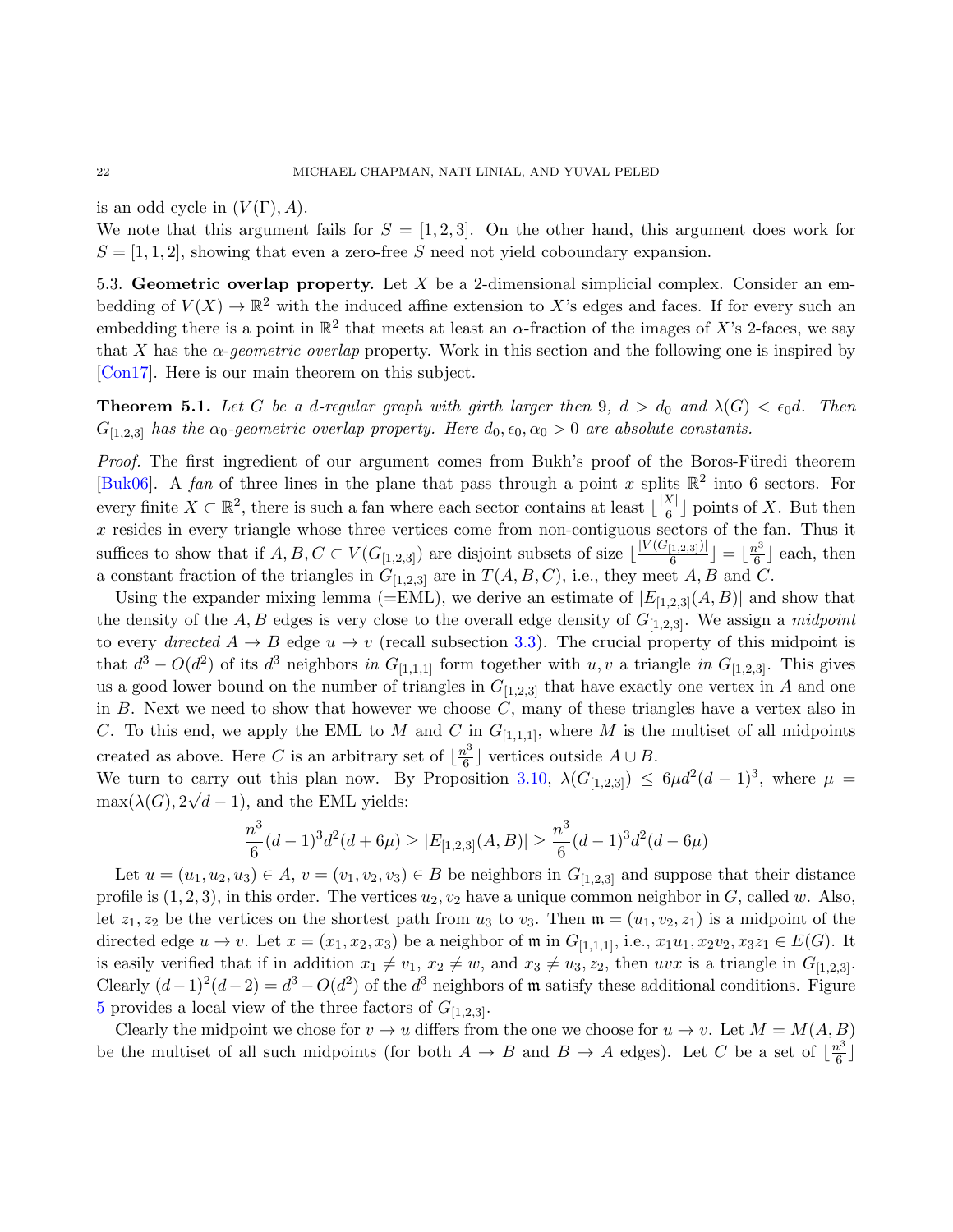<span id="page-22-0"></span>

Figure 5: A triangle in  $G_{[1,2,3]}$  as viewed in  $G^{\Box 3}$ .

vertices outside  $A \cup B$ . To count M, C edges we need a version of the EML that applies as well to multisets of vertices.

**Lemma 5.2** ([\[Con17\]](#page-28-6)). Let P, Q be two multisets of vertices in a D-regular N-vertex graph H. Then:

$$
\left|E(P,Q)-\frac{D}{N}|P||Q|\right|\leq \lambda(H)\sqrt{\left(\sum_{x\in P}w_x^2-\frac{|P|^2}{N}\right)\left(\sum_{y\in Q}w_y^2-\frac{|Q|^2}{N}\right)}
$$

where  $w_x, w_y$  is the multiplicity of  $x \in P$  resp. of  $y \in Q$ .

By Proposition [3.10,](#page-12-1)  $\lambda(G_{[1,1,1]}) \leq \mu d^2$ , hence

$$
|E_{[1,1,1]}(M,C)| \ge \frac{d^3}{n^3}|M||C| - \mu d^2 \sqrt{|C| \sum_{y \in M} w_y^2}.
$$

As noted before, if uv is an edge in  $G_{[1,2,3]}$  and  $\mathfrak{m}$  is the midpoint we chose, then out of the  $d^3$  neighbors that **m** has in  $G_{[1,1,1]}$ , at least  $(d-1)^2(d-2)$  form a  $G_{[1,2,3]}$ -triangle with u, v. Therefore,

$$
|T(A, B, C)| \ge |E_{[1,1,1]}(M, C)| - (d^3 - (d-1)^2(d-2))|M|
$$

A long but routine calculation shows that the theorem holds, e.g., with  $d_0 = 1600$ ,  $\epsilon_0 = 1/20$  and  $\alpha_0 = 1/100.$ 

Remark 5.3. So far we have provided no systematic explanation for the connection between the multiset  $S = \begin{bmatrix} 1, 2, 3 \end{bmatrix}$  and  $\begin{bmatrix} 1, 1, 1 \end{bmatrix}$ . We turn to discuss this issue. Our argument utilizes two properties of S:

- (1) All its elements are positive;
- (2) Given a list of all the potential length profiles of triangles in  $G<sub>S</sub>$ , one should check whether there is a triangles that has a center with a distance profile from one of the triangle's vertices which is zero-free.

These are the only conditions we used about  $G_S$ . Thus, [1, 1, 0] fails condition (1), and [1, 1, 2] does not satisfy  $(2)$ , but  $[1, 2, 3]$  has such triangles, namely those with our specific choice of midpoints as centers. There are many other examples such as  $[2, 2, 2]$ . A nice aspect of the latter example is that for large enough  $d$  it has the geometric overlap property even though its link is not even connected.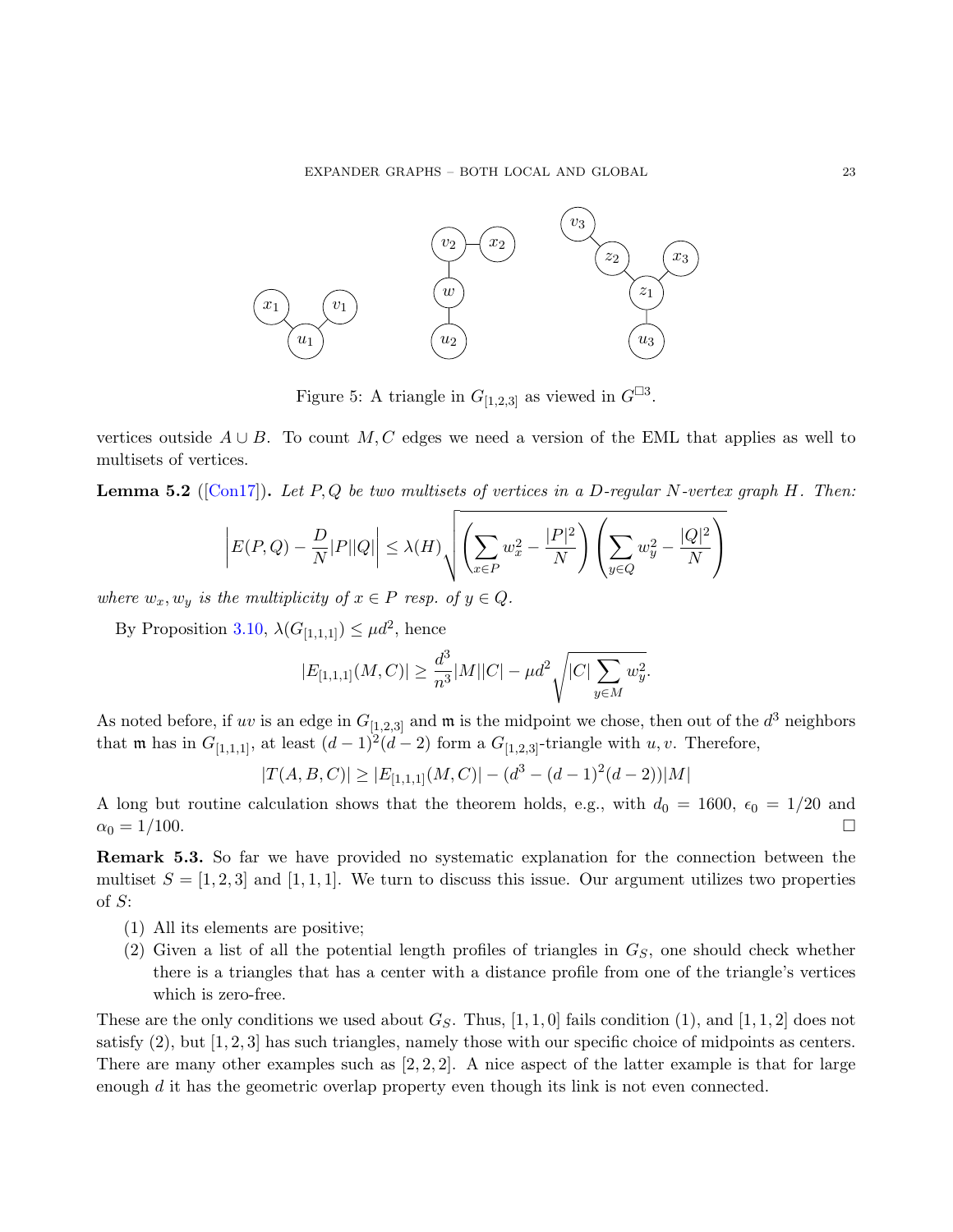#### 24 MICHAEL CHAPMAN, NATI LINIAL, AND YUVAL PELED

5.4. Mixing of the edge-triangle-edge random walk. Random walks play a key role in the study of expander graphs, and similar questions are being studied in the high-dimensional realm as well, e.g., [\[KM16\]](#page-28-12), [\[LLP17\]](#page-28-13), [\[DK17\]](#page-28-1) and [\[Con17\]](#page-28-6). Consider the following random walk on the one-dimensional faces (i.e., edges) of a 2-dimensional simplicial complex X. We move from an edge  $e \in X^{(1)}$  to an edge that is chosen uniformly among all edges  $f \in X^{(1)}$  with  $f \cup e \in X^{(2)}$  (a triangle in X). The main issue here is to decide for simplicial complexes of interest whether this walk mixes rapidly.

Differently stated, this is a walk on Aux(X), a graph with vertex set  $X^{(1)}$ , where  $ef$  is an edge iff  $e \cup f \in X^{(2)}$ . Given a multiset S, we consider Aux(X) for  $X = \mathcal{C}_{G_S}$ , the clique complex of  $G_S$ . We establish a spectral gap for this graph (and hence rapid mixing of the walk) for  $S = [1, 1, 0]$ . A similar, but slightly harder argument applies as well to  $S = [1, 2, 3]$ . The duality in this case is between paths of length 6 and paths of length 2 and 4, but the argument works the same.

<span id="page-23-1"></span>**Lemma 5.4.** Let G be a d-regular triangle-free graph with n vertices, where  $\lambda(G) = (1 - \epsilon)d$ , and let  $\Gamma=\mathcal{C}_{G_U}^{(2)}$  $G_{[1,1,0]}^{(2)}$ . Then  $\lambda_2(Aux(\Gamma)) \leq (1 - \Omega(\epsilon^4))4d$ .

*Proof.* Let  $F \subseteq E_{[1,1,0]}$  be a set of at most a half of  $G_{[1,1,0]}$ 's edges and consider the triangles of  $G_{[1,1,0]}$ that have edges from F. Proving a lower bound on  $Aux(\Gamma)$ 's edge expansion entails showing that for every such  $F$ , a constant fraction of these triangles are not contained in  $F$ .

Let  $\Gamma$  denote the set of triangles in  $\mathcal T$ . We freely refer to them either as triangles or as 2-faces of a complex. Each triangle is associated to its center, so that  $\mathcal{T} = \bigsqcup_{x \in \Gamma^{(0)}} \mathcal{T}_x$ , where  $\mathcal{T}_x$  is the set of those triangles in Γ whose center is the vertex x (see Section [3.3\)](#page-12-0). We think of  $\mathcal{T}_x$  as a simplicial complex with  $d^3$  triangles,  $3d^2$  edges and 3d vertices.

Every edge xy in  $G_{[1,1,0]}$  has two midpoints, call them x' and y'. It is easy to verify that x' and y' are neighbors in  $G_{[1,1,0]}$  and the midpoints of the edge  $x'y'$  are x and y. This yields a natural duality  $xy \leftrightarrow x'y'$  among the edges of  $G_{[1,1,0]}$ . Let  $F_x$  be the set of those edges in F that belong to a triangle in  $\mathcal{T}_x$ . Note that  $2|F| = \sum_{x \in \Gamma^{(0)}} |F_x|$ , since every edge of  $G_{[1,1,0]}$  has exactly two midpoints, each of which is a center of  $3d^2$  triangles.

Let X be the set of those vertices x of  $\Gamma$  such that the vast majority of edges in  $\mathcal{T}_x$  belong to F, i.e.,  $X := \{x \in \Gamma^{(0)} \mid |F_x| \geq (1 - \delta)3d^2\}.$  We intend to show that with a proper choice of  $\delta > 0$  there holds

(5.1) 
$$
\sum_{x \notin X} |F_x| \ge \frac{\epsilon}{12}|F|.
$$

We can assume that  $\sum_{x\in X} |F_x| \geq |F|$ , for otherwise  $\sum_{x\notin X} |F_x| \geq |F|$  and [\(5.1\)](#page-23-0) clearly holds. Consequently,  $|X| \geq \frac{|F|}{3d^2}$ , since  $|F_x|$  is smaller then the number of edges in  $\mathcal{T}_x$  which is  $3d^2$  for every x. We take  $\delta < \frac{1}{4}$ , so that:

<span id="page-23-0"></span>
$$
\frac{3}{4}|X|\cdot 3d^2\leq |X|(1-\delta)3d^2\leq \sum_{x\in X}|F_x|\leq 2|F|\leq \frac{3d^2n^3}{2}.
$$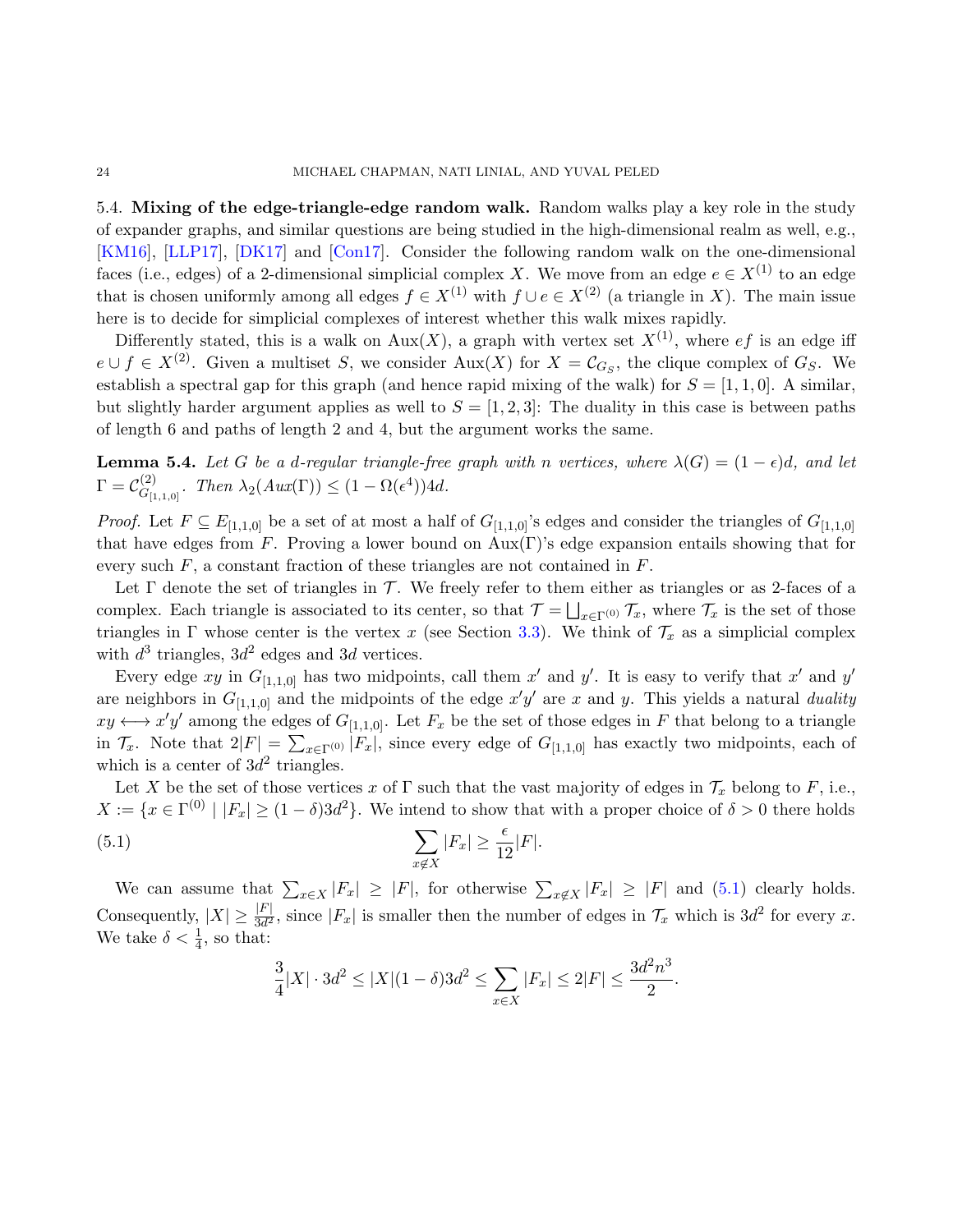Hence  $|X| \leq \frac{2n^3}{3}$  $\frac{n^3}{3}$  and  $|X^c| \geq \frac{1}{2}|X|$ . It is well known that a k-regular graph whose second eigenvalue is  $\mu$  has edge expansion  $\geq \frac{k-\mu}{2}$  $\frac{-\mu}{2}$ . Since  $\lambda(G_{[1,1,0]}) = d^2 + 2d\lambda(G) = 3d^2 - 2\epsilon d^2$ , we conclude that

$$
|E(X, X^c)| \ge \epsilon d^2 \min(|X|, |X^c|) \ge \frac{\epsilon d^2}{2}|X|.
$$

To derive an upper bound on  $|E(X, X^c)|$ , let  $xy \in E(X, X^c)$ , with  $x \in X, y \notin X$  and let e be the edge that is dual to xy. Clearly e is in both  $\mathcal{T}_x$  and  $\mathcal{T}_y$ , so either  $e \in F$  and  $e \in F_y$  or  $e \notin F$  and  $e \in \mathcal{T}_x \setminus F_x$ . Therefore

$$
\sum_{y \in X^c} |F_y| + \sum_{x \in X} |\mathcal{T}_x \setminus F_x| \ge |E(X, X^c)|.
$$

But if  $x \in X$ , then  $|\mathcal{T}_x \setminus F_x| \leq 3\delta d^2$ . We sum the above inequalities and conclude that

$$
\sum_{y \in X^c} |F_y| \ge \frac{\epsilon d^2}{2} |X| - 3\delta d^2 |X| \ge (\frac{\epsilon}{6} - \delta)|F|.
$$

By choosing  $\delta = \frac{\epsilon}{12}$  we obtain [\(5.1\)](#page-23-0).

We proceed to prove the main statement. The fact that  $\text{Aux}(\mathcal{T}_x)$  is isomorphic to  $((\mathbb{T}_d)_S)_{(\xi,\xi,\xi)}$ together with the spectral information in Lemma [4.1,](#page-19-1) imply that  $\text{Aux}(\mathcal{T}_x)$  has edge expansion  $\geq \frac{d}{2}$  $\frac{d}{2}$ . Hence if  $x \in X^c$ , then

$$
|E_{\text{Aux}(\Gamma)}(F_x, \mathcal{T}_x \setminus F_x)| \geq \frac{d}{2} \min(|F_x|, |\mathcal{T}_x \setminus F_x|) \geq \frac{\epsilon d}{24} |F_x|.
$$

Therefore,

$$
|E_{\text{Aux}}(r)(F, F^c)| = \sum_{x \in \Gamma^{(0)}} |E_{\text{Aux}}(r)(F_x, \mathcal{T}_x \setminus F_x)| \ge \sum_{x \in X^c} |E_{\text{Aux}}(r)(F_x, \mathcal{T}_x \setminus F_x)|
$$
  

$$
\ge \sum_{x \in X^c} \frac{\epsilon d}{24} |F_x| \ge \frac{\epsilon^2}{288} d|F|,
$$

where the last step uses Inequality [5.1.](#page-23-0) In other words,  $Aux(\Gamma)$  has edge expansion  $\geq \frac{\epsilon^2}{288}d$ . But the where the last step uses inequality 3.1. In other words,  $Aux(t)$  has edge expansion  $\geq \frac{288}{288}$ . But the second eigenvalue of a k-regular graph with edge-expansion h is at most  $\sqrt{k^2 - h^2}$  (see Appedndix B in  $[RS07]$ ). Since Aux(Γ) is 4*d*-regular, this yields

$$
\lambda_2(\text{Aux}(\Gamma)) \le (1 - \frac{\epsilon^4}{3 \cdot 10^6}) 4d.
$$

In order to control the low end of  $Aux(\Gamma)$ 's spectrum we recall the following:

<span id="page-24-0"></span>**Lemma 5.5** ([\[DR94\]](#page-28-14)). Let  $G = (V, E)$  be an N-vertex D-regular graph with eigenvalues  $\lambda_1 \geq \ldots \geq \lambda_N$ . For  $U \subseteq V$  let  $b(U)$  denote the least number of edges that must be removed to make subgraph induced by U bipartite. Then

$$
\lambda_N \ge -D + \frac{\Psi^2}{4D},
$$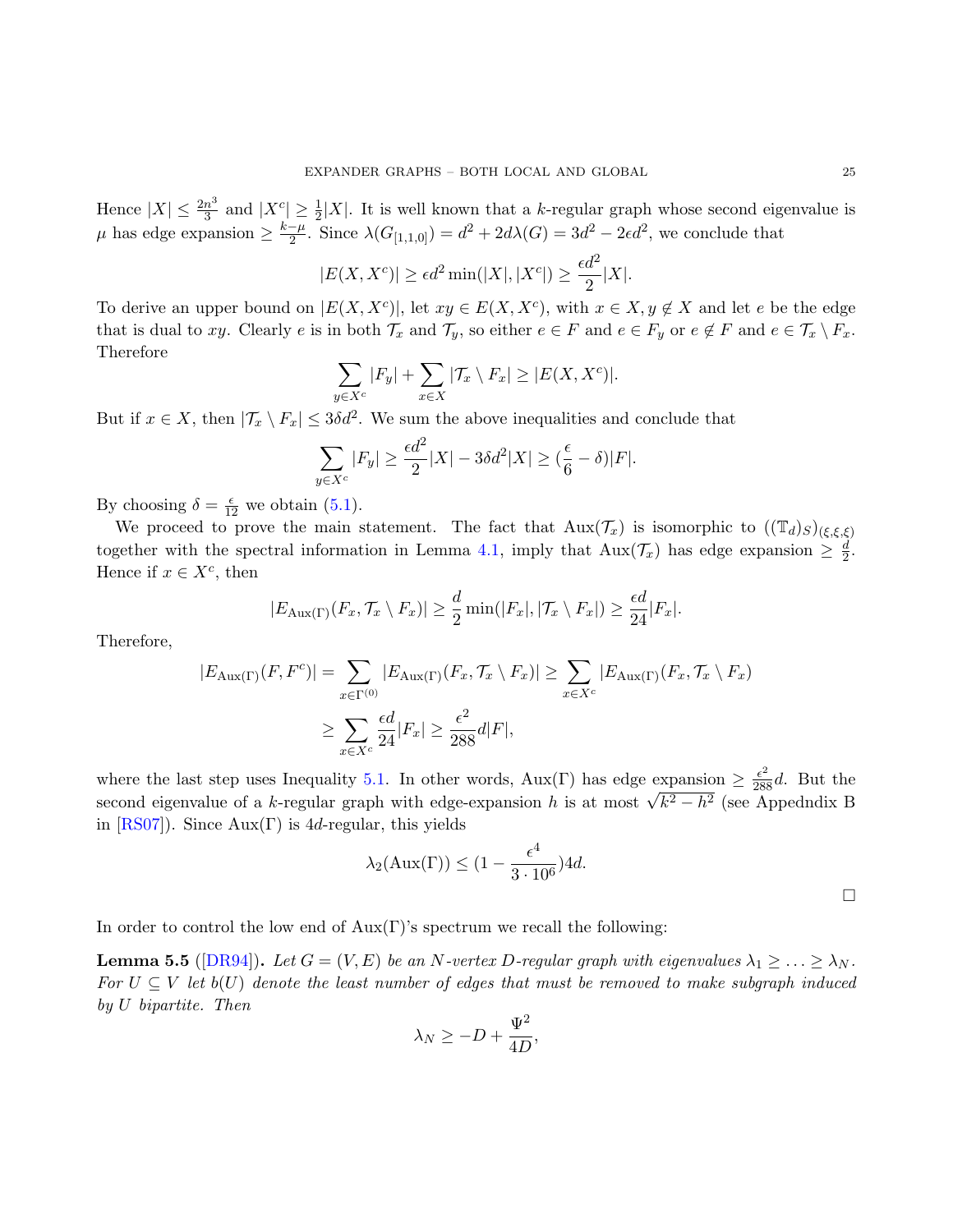where

$$
\Psi = \min_{U \neq \emptyset} \frac{b(U) + |E(U, U^c)|}{|U|}.
$$

We can now establish a gap at the bottom of  $Aux(\Gamma)$ 's spectrum. We consider U either as a set of vertices in Aux(Γ), or a set of edges in  $G_{[1,1,0]}$ . We separate the proof into two cases:

- When  $U$  is very large, and therefore contains many triangles;
- When  $U$  is not very large in which case we can apply Claim  $5.4$ .

We need the following

**Claim 5.6.** A set W of w edges in  $K_{d,d,d}$  contains at least  $d(w-2d^2)^+$  triangles. The bound is tight.

*Proof.* Tightness is easy. If  $w \leq 2d^2$ , we can have W completely avoid one of the three  $K_{d,d}$ 's, and therefore be triangle free. When  $w > 2d^2$ , have W contain two of the  $K_{d,d}$ 's. Every edge in the third  $K_{d,d}$  is in exactly d triangles so W has exactly  $d(w-2d^2)$  triangles. The proof of the bound is very similar: Start with any set W of  $w > 2d^2$  edges and sequentially add to W every remaining edge in  $K_{d,d,d}$ . The addition of a new edge creates at most d new triangles, and eventually we reach the whole of  $K_{d,d,d}$  with its  $d^3$  triangles. If follows that we must have started with at least  $d(w-2d^2)$  triangles, as claimed.  $\Box$ 

We maintain the same notations:  $U_x$  is the set of edges in U that belong to a triangle in  $\mathcal{T}_x$ , the set of triangles with center  $x$ . A triangle is associated to its center, and we partition the triangles contained in U according to their various centers. We also recall that the 1-skeleton of  $\mathcal{T}_x$  is a complete tripartite graph  $K_{d,d,d}$ .

Call vertex x heavy if  $|U_x| \geq \frac{5}{6} |E(K_{d,d,d})| = \frac{5d^2}{2}$  $\frac{d^2}{2}$ , and note that by the above claim, in this case  $U_x$ must contain at least  $\frac{d^3}{2}$  $\frac{d^2}{2}$  triangles, which is also a lower bound on the number of triangles in Aux $(U_x)$ . But all triangles in  $\text{Aux}(U_x)$  are edge disjoint, so we must remove at least  $\frac{d^3}{2}$  $\frac{d^2}{2}$  edges from  $\text{Aux}(U_x)$  to make it bipartite.

Also recall that every edge in  $E_{[1,1,0]}$  belongs to exactly two triangles. Consequently, if  $|U| \ge$  $\frac{71}{72}$  $E_{[1,1,0]}$ , then at lease  $\frac{5}{6}$  of the vertices are heavy. Therefore, in this case we must remove at least  $5n^3$  $\frac{n^3}{6} \cdot \frac{d^3}{2} = \frac{5d^3n^3}{12}$  edges to make the induced graph on U bipartite. Therefore

$$
\frac{b(U)}{|U|} \ge \frac{5d^3n^3}{12} \cdot \frac{2}{3d^2n^3} = \frac{5d}{18}.
$$

On the other hand, if  $|U| \leq \frac{71}{72} |E_{[1,1,0]}|$ , then

$$
|E_{\text{Aux}(\Gamma)}(U, U^c)| \ge \frac{d\epsilon^2}{192} \min(|U|, |U^c|) \ge \frac{d\epsilon^2}{71 \cdot 192} |U|
$$

and therefore  $\frac{|E_{\text{Aux}}(U,U^c)|}{|U|} \ge \frac{d\epsilon^2}{2\cdot 10^4}$ . We conclude that  $\Psi \ge \frac{d\epsilon^2}{2\cdot 10^4}$ , and by Lemma [5.5,](#page-24-0)  $\lambda_N \ge -4d + \frac{\epsilon^4d}{32\cdot 10^8}$ . Since we established an additive gap of size  $O(d\epsilon^4)$  both from above and from below for Aux(Γ), it follows that the edge-triangle-edge random walk mixes rapidly.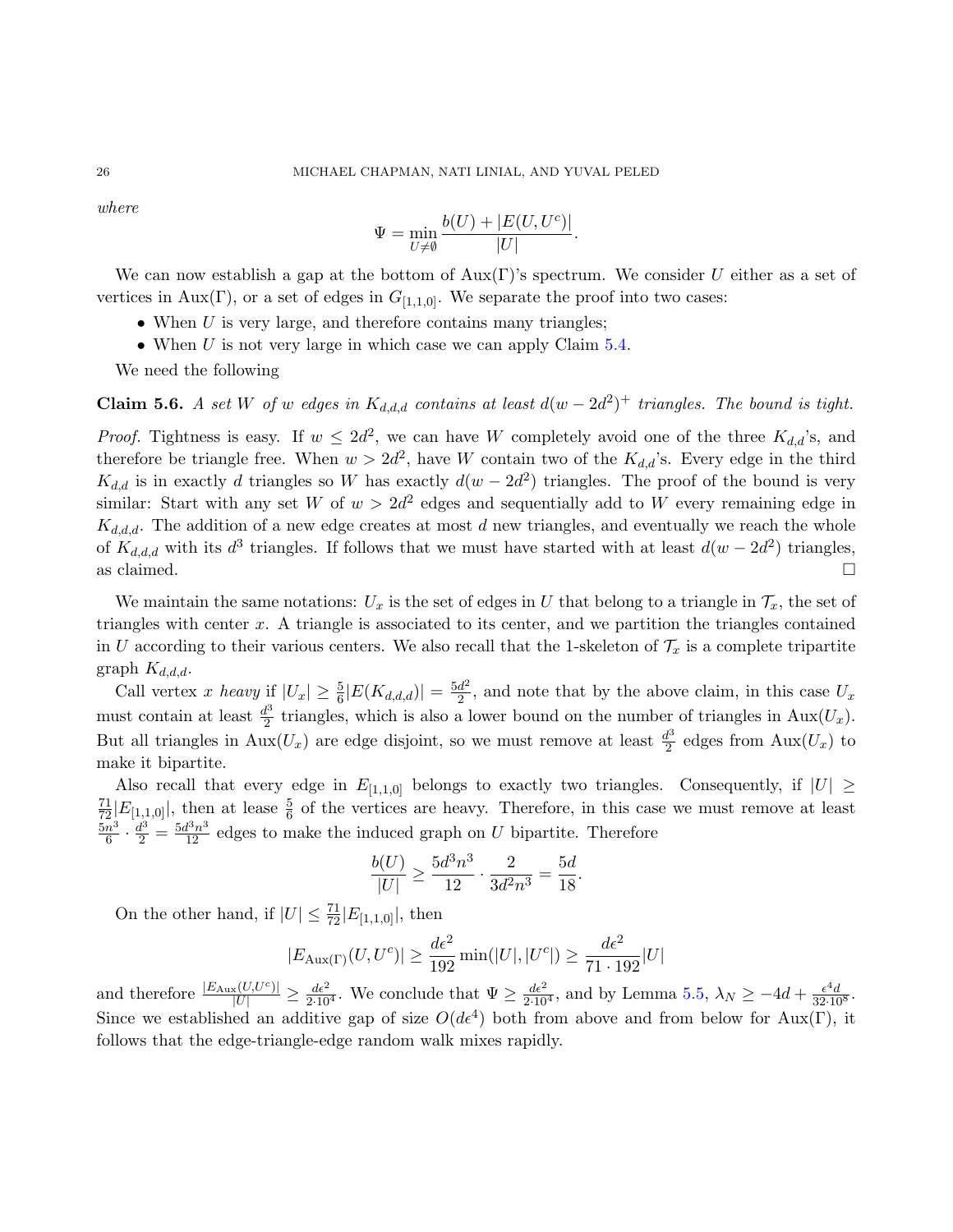## 6. FOR WHICH  $(a, b)$  DO LARGE  $(a, b)$ -REGULAR GRAPHS EXIST?

<span id="page-26-0"></span>This section provides a partial answer to the question in the title of this section. If  $b = 2$  and the links are connected, then every link is a cycle. So, the graph in question is the 1-skeleton of a triangulated 2-manifold. A good example with which to start is  $a = 6$ . The Cayley graph of  $\mathbb{Z}^2$  with generators  $(\pm 1, 0), (0, \pm 1), \pm (1, 1)$  is the planar triangular grid. The quotient of this graph mod  $m\mathbb{Z} \times n\mathbb{Z}$ , is a  $(6, 2)$ -regular finite triangulation of the torus whose links are connected. We ask for which values of a there exist infinitely many such graphs.

This discussion is closely related to the study of equivelar polyhedral 2-manifolds and non-singular  $\{p,q\}$ -patterns on surfaces, a subject on which there exists a considerable body of literature. We only mention [\[MSW82\]](#page-28-15) and [\[MSW83\]](#page-28-16) where infinitely many such graphs for  $a \geq 7$  are constructed. Some of these constructions are inductive and start from the above triangulations of the torus. Other constructions are iterative and use snub polyhedra of prisms.

We recall that the tensor product  $G \otimes H$  of two graphs G and H, is a graph with vertex set  $V(G) \times$  $V(H)$  where  $(u, v)$  and  $(u', v')$  are neighbors when both  $uu' \in E(G)$  and  $vv' \in E(H)$ . Therefore its adjacency matrix is the Kronecker tensor product  $A_G \otimes A_H$ . Note that  $G \otimes G$  is isomorphic to  $G_{[1,1]}$ . Also, if G is  $(a, b)$ -regular and H is  $(a', b')$ -regular, then  $G \otimes H$  is  $(aa', bb')$ -regular.

Thus, if G is  $(k, 2)$ -regular, then  $G \otimes K_m$  is  $(k(m-1), 2(m-2))$ -regular. This yields arbitrarily large  $(k(m-1), 2(m-2))$ -regular graphs with connected links. This means that the question in the title is answered positively for many  $a > b$  and all asymptotic relations between a and b.

### 7. Open Questions and Remarks

Countless questions suggest themselves in this new domain of research. We mention below a few which we view as the most attractive.

- (1) A randomized model: One of the earliest discoveries in the study of expander graphs is that in essentially every reasonable model of random graphs, and in particular for random d-regular graphs, almost all graphs are expanders. It would be very interesting to find a randomized model of  $(a, b)$ -regular graphs and in particular one where most members are expanders both locally and globally.
- (2) Higher-dimensional constructions: We have touched upon the connections of our subject with the study of expansion in higher-dimensional simplicial complexes. Clearly,  $(a, b)$ -regularity is a two-dimensional condition, and we know essentially nothing for higher dimensions. Concretely: do  $(a, b, c)$ -regular graphs exist? Namely for fixed  $a > b > c > 1$ , we ask whether there exist arbitrarily large a-regular graphs where the link of every vertex is b-regular, and the link of every edge is  $c$ -regular. We want, moreover, that the whole graph, every vertex link and every edge link be expanders. We stress that no such constructions based on Ramanujan complexes [\[LSV05\]](#page-28-2) are presently known. There are indications that the situation in dimension two is less rigid than in higher dimensions. Does this translate to some non-existence theorems?
- (3) **Garland's method** [\[Gar73\]](#page-28-17) is a powerful tool in the study of high-dimensional expansion, e.g., [\[Opp17\]](#page-28-18), [\[Pap16\]](#page-28-19)). In order to apply the method for an  $(a, b)$ -regular graph G, it needs to have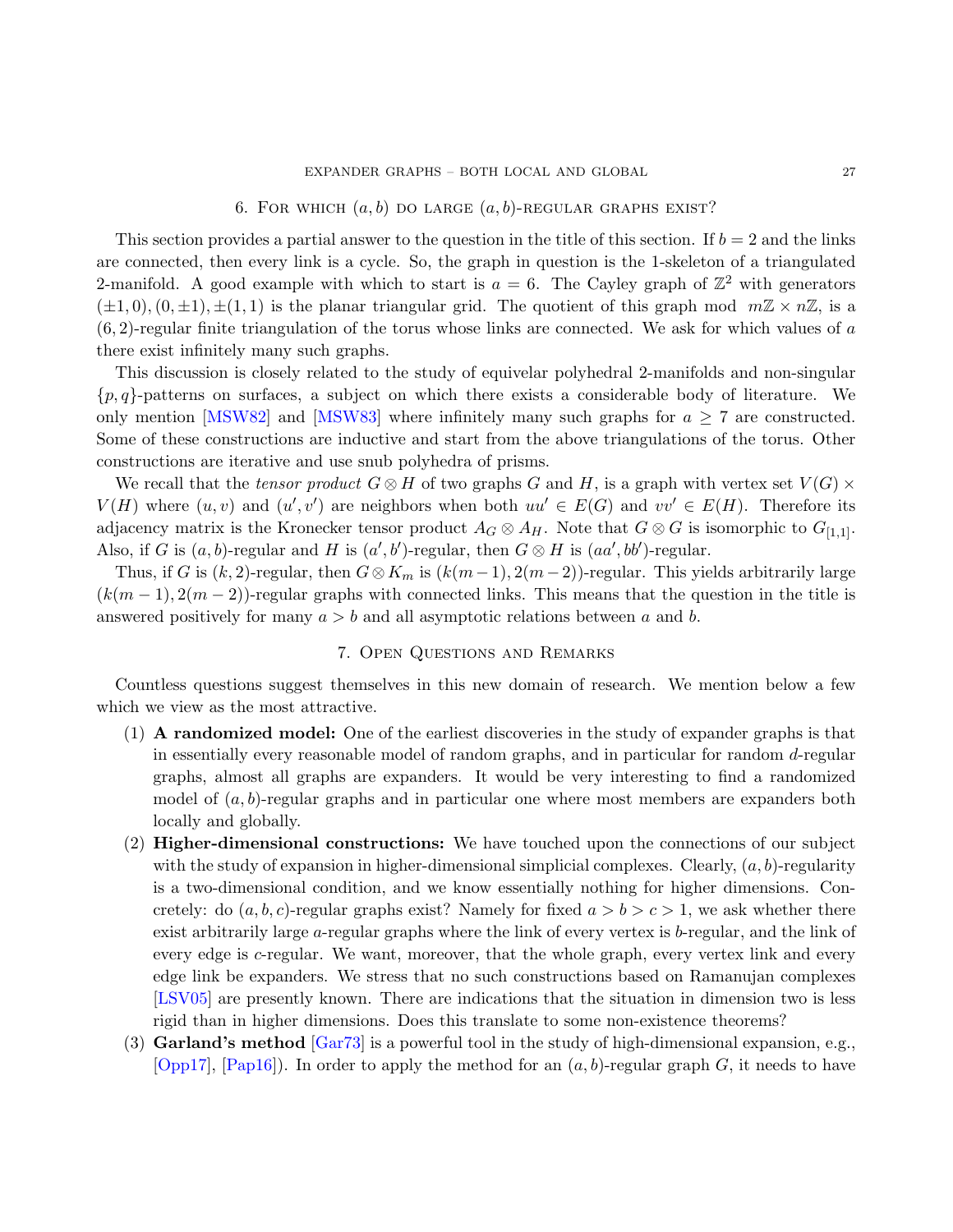the property that the spectrum of every vertex link is contained in  $\{-b, b\} \cup [-\beta, \beta]$  for some  $\beta < \frac{b}{2}$ . In such case, Garland's method asserts that G is also a global expander. However, some substantial new ideas will be needed to construct such an  $(a, b)$ -regular graph using only combinatorial arguments. For instance, polygraphs cannot have this property. Indeed, compare what happens when we start from a  $d$ -regular graph  $G$  that is a very good expander vs. a very bad one. While  $G<sub>S</sub>$  inherits G's expansion quality, the links of the two graphs are identical.

(4) Trade off: The lower bound on  $\lambda_2$  from Theorem [1.4](#page-2-2) is an increasing function of  $\delta$ . However, we do not know how tight this bound is and whether the *best possible* lower bound on  $\lambda_2$  increases with  $\delta$ . Theorem [1.3](#page-1-0) is tight, so the best bounds for  $\delta = 0$  and  $\delta > 0$  differ. But whether the same holds as  $\delta > 0$  increases, we do not know.

## Appendix: Regularity of the links

Recall that  $\Omega$  is its set of all the arrangements of the multiset  $S = [l_1, ..., l_m]$ . For a positive integer *i*, define  $f_i: \mathbb{Z}_{\geq 0}^2 \to \mathbb{Z}_{\geq 0}$  as follows:

$$
f_i(j,k) = \begin{cases} 0, & \text{for } i+j+k \equiv 1 \pmod{2} \\ 0, & \text{for } \frac{i+j+k}{2} < \max\{i,j,k\} \\ (d-1)^{\frac{j+k-i}{2}}, & \text{for } \frac{i+j+k}{2} = \max\{i,j,k\} \\ (d-2)(d-1)^{\frac{j+k-i}{2}-1}, & \text{otherwise,} \end{cases}
$$

and for  $i = 0$ ,

$$
f_0(j,k) = \begin{cases} 0, & j \neq k \\ \lfloor d(d-1)^{j-1} \rfloor, & j = k. \end{cases}
$$

Thus, by Claim [3.4,](#page-9-0) we conclude that

$$
b_S = \sum_{\omega,\omega' \in \Omega} \prod_{j=1}^m f_{l_j}(\omega_j, \omega'_j)).
$$

## Acknowledgements:

We thank Irit Dinur, whose questions prompted us to work on these problems. Our conversations with Irit took place during a special year on high dimensional combinatorics held in the Israel Institute of Advanced Studies. We thank the IIAS and the organizers of this beautiful year.

### **REFERENCES**

- <span id="page-27-3"></span><span id="page-27-2"></span><span id="page-27-1"></span><span id="page-27-0"></span>[ABLS07] N. Alon, I. Benjamini, E. Lubetzky, and S. Sodin, Non-backtracking random walks mix faster, Communications in Contemporary Mathematics 9 (2007), no. 4, 585–603.
	- [Bab91] L. Babai, Local expansion of vertex-transitive graphs and random generation in finite groups, Proc. 23rd STOC, ACM Press (1991), 164–174.
	- [Buk06] B. Bukh, A Point in Many Triangles, Electr. J. Comb. 13 (2006), no. 1.
	- [Cha] M. Chapman, Conlon's construction of hypergraph expanders. Available at [https://cs.huji.ac.il/](https://cs.huji.ac.il/~michaelchapman/Lecture_11-6-18_HDE.pdf) [~michaelchapman/Lecture\\_11-6-18\\_HDE.pdf](https://cs.huji.ac.il/~michaelchapman/Lecture_11-6-18_HDE.pdf).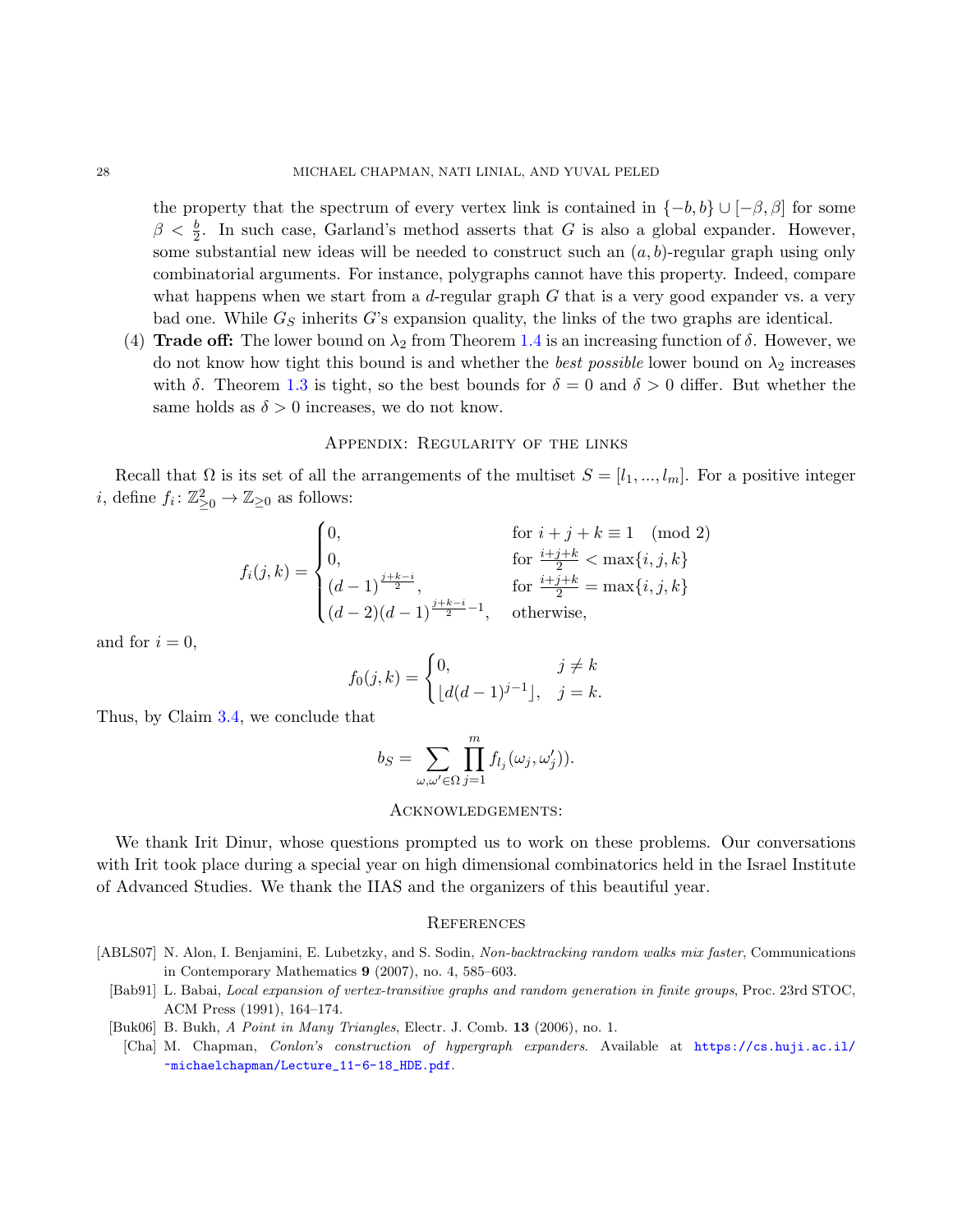- <span id="page-28-6"></span>[Con17] D. Conlon, Hypergraph expanders from Cayley graphs (2017). Available at [https://arxiv.org/abs/1709.](https://arxiv.org/abs/1709.10006) [10006](https://arxiv.org/abs/1709.10006).
- <span id="page-28-1"></span>[DK17] I. Dinur and T. Kaufman, High dimensional expanders imply agreement expanders, IEEE 58th Annual Symposium on Foundations of Computer Science (2017).
- <span id="page-28-10"></span>[DSV03] G. Davidoff, P. Sarnak, and A. Valette, Elementary Number Theory, Group Theory and Ramanujan Graphs, Cambridge university press, 2003.
- <span id="page-28-14"></span>[DR94] M. Desai and V. Rao, A characterization of the smallest eigenvalue of a graph, J. Graph Theory 18–2 (1994), 181–194.
- <span id="page-28-4"></span>[EK16] S. Evra and T. Kaufman, Bounded degree cosystolic expanders of every dimension, In Proceedings of the 48th Annual ACM SIGACT Symposium on Theory of Computing (2016).
- <span id="page-28-17"></span>[Gar73] H. Garland, p-adic curvature and the cohomology of discrete subgroups of p-adic groups, Annals of Mathematics 97 (1973), no. 3, 375–423.
- <span id="page-28-3"></span>[GP19] K. Golubev and O. Parzanchevski, Spectrum and combinatorics of Ramanujan triangle complexes, Israel Journal of Mathematics 230 (2019), no. 2, 583-612.
- <span id="page-28-7"></span>[HLW06] S. Hoory, N. Linial, and A. Wigderson, Expander Graphs and Their Applications, Bull. Amer. Math. Soc. 43 (2006), no. 04, 439-562, DOI 10.1090/s0273-0979-06-01126-8.
- <span id="page-28-12"></span>[KM16] T. Kaufman and D. Mass, High Dimensional Combinatorial Random Walks and Colorful Expansion, CoRR abs/1604.02947 (2016).
- <span id="page-28-5"></span>[KO17] T. Kaufman and I. Oppenheim, Simplicial complexes arising from elementary matrix groups and high dimensional expanders (2017). Available at <https://arxiv.org/abs/1710.05304>.
- <span id="page-28-11"></span>[LMN02] N. Linial, A. Magen, and A. Naor, Girth and Euclidean distortion, Geometric & Functional Analysis GAFA 12 (2002), no. 2, 380–394.
- <span id="page-28-13"></span>[LLP17] E. Lubetzky, A. Lubotzky, and O. Parzanchevski, Random walks on Ramanujan complexes and digraphs (2017). Available at <https://arxiv.org/abs/1702.05452>.
- <span id="page-28-2"></span>[LSV05] A. Lubotzky, B. Samuels, and U. Vishne, Ramanujan complexes of tyoe  $\tilde{A}_{d*}$ , Israel journal of Mathematics 149 (2005), 267–299.
- <span id="page-28-8"></span>[MSS15] A. W. Marcus, D. A. Spielman, and N. Srivastava, Interlacing families I: bipartite Ramanujan graphs of all degrees, Ann. of Math. **182-1** (2015), 307-325.
- <span id="page-28-15"></span>[MSW82] P. McMullen, C. Schulz, and J. M. Wills, *Equivelar polyhedral manifolds in*  $E^3$ , Israel J. Math. 41 (1982), pp 331-346.
- <span id="page-28-16"></span>[MSW83] P. McMullen, C. Schulz, and J. M. Wills, *Polyhedral 2-manifolds in*  $E^3$  with unusually large genus, Israel J. Math. 46 (1983), pp 127–144.
- <span id="page-28-18"></span>[Opp17] I. Oppenheim, Vanishing of cohomology with coefficients in representations on Banach spaces of groups acting on buildings, Comment. Math. Helv. 92 (2017), pp 389–428.
- <span id="page-28-19"></span>[Pap16] M. Papikian, On Garlands vanishing theorem for  $SL_n$ , European Journal of Mathematics 2 (2016), pp 579–613.
- <span id="page-28-0"></span>[RS07] J. Radhakrishnan and M. Sudan, On Dinurs Proof of the PCP Theorem, Bulletin of th AMS 44 (2007), pp 19–61.
- <span id="page-28-9"></span>[Sol92] P. Solé, *The second eigenvalue of regular graphs of given girth*, J. Combin. Theory Ser. B 56 (1992), no. 2, 239–249.
- [Wei62] P. M. Weichsel, The Kronecker product of graphs, Proceedings of the American Mathematical Society 13 (1962), 47–52.